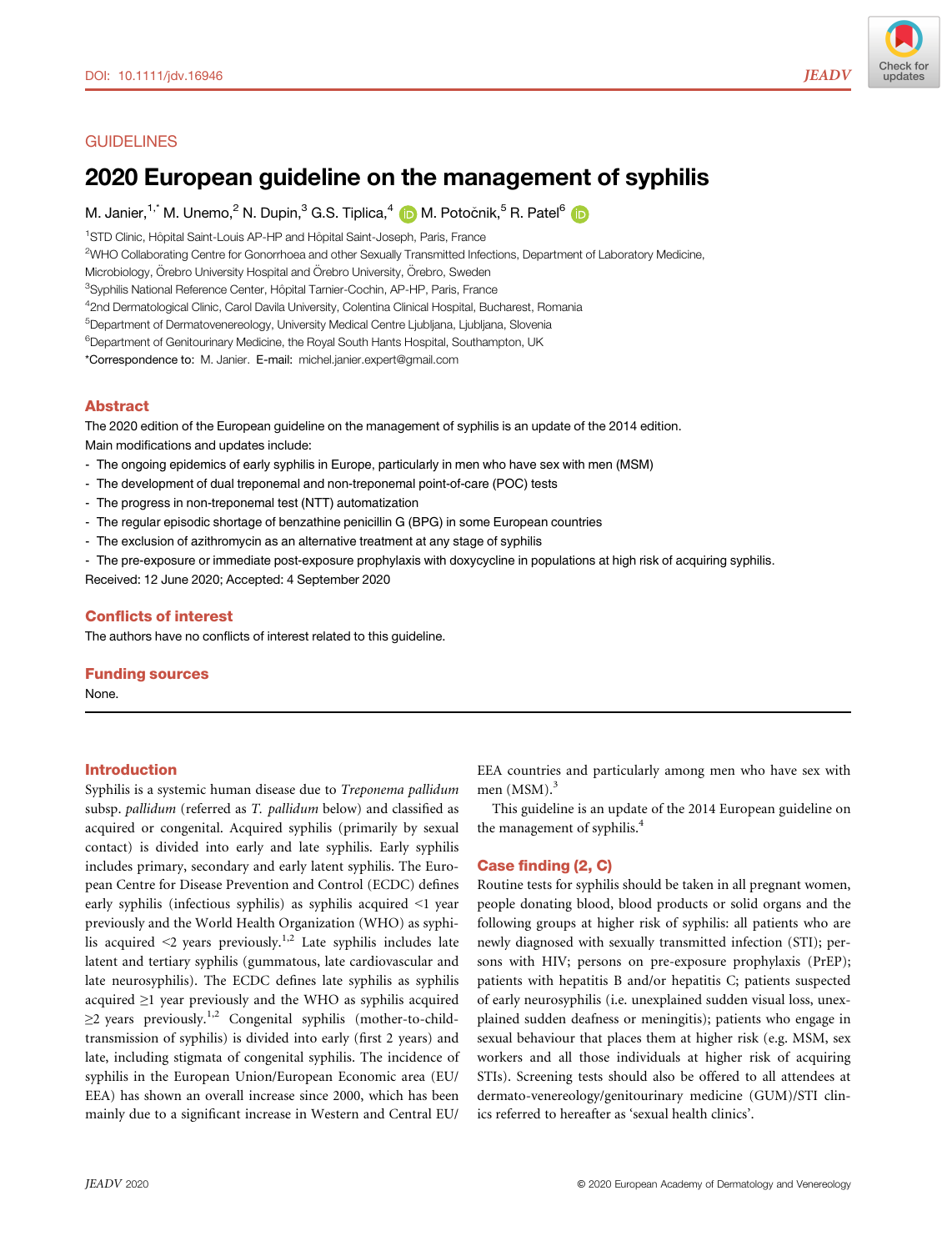## Table 1 Treatment of syphilis in adults

Early syphilis (Primary, Secondary and Early latent, i.e. acquired <1 year previously)

#### First-line therapy option:

• Benzathine penicillin G (BPG) 2.4 million units intramuscularly (IM) (one injection of 2.4 million units or 1.2 million units in each buttock) on day 1

## Second-line therapy option:

• Procaine penicillin 600 000 units IM daily for 10–14 days, i.e. if BPG is not available

#### Bleeding disorders:

- Ceftriaxone 1g intravenously (IV) daily for 10 days
- Doxycycline 200 mg daily (either 100 mg twice daily or as a single 200 mg dose) orally for 14 days

#### Penicillin allergy or parenteral treatment refused:

• Doxycycline 200 mg daily (either 100 mg twice daily or as a single 200 mg dose) orally for 14 days

#### Late latent (i.e. acquired ≥1 year previously or of unknown duration), cardiovascular and gummatous syphilis

#### First-line therapy option:

• BPG 2.4 million units IM (one injection 2.4 million units single dose or 1.2 million units in each buttock) weekly on day 1, 8 and 15

#### Second-line therapy option:

• Procaine penicillin 600 000 units IM daily during 17–21 days, i.e. if BPG is not available

#### Penicillin allergy or parenteral treatment refused:

- Some specialists recommend penicillin desensitization as the evidence base for the use of non-penicillin regimens is weak.
- Doxycycline 200 mg daily (either 100 mg twice daily or as a single 200 mg dose) orally during 21–28 days.

#### Neurosyphilis, ocular and auricular syphilis

#### First-line therapy option:

• Benzyl penicillin 18–24 million units IV daily, as 3-4 million units every 4 hours for 10–14 day

#### Second-line therapy option:

- If hospitalization and IV benzyl penicillin is impossible
- Ceftriaxone 1–2 g IV daily for 10–14 days
- Procaine penicillin 1.2–2.4 million units IM daily AND probenecid 500 mg four times daily, both for 10–14 days
- Penicillin allergy:

• Desensitization to penicillin followed by the first-line regimen

#### **Pregnancy**

#### First-line option for treatment of early syphilis (i.e. acquired <1 year previously):

• BPG 2.4 million units IM single dose (or 1.2 million units in each buttock)

#### Second-line therapy option:

• Procaine penicillin 600 000 units IM daily for 10–14 days, i.e. if BPG is not available

#### Penicillin allergy.

• Desensitization to penicillin followed by the first-line regimen HIV-infected patients

Treatment of syphilis in patients with concomitant HIV infection

• Treatment should be given as for non-HIV-infected patients.

## **Diagnosis**

## $Clinical<sup>5-9</sup>$

The definition of stages is clinical, chronology beginning with the onset of a chancre (ulcer or erosion). Stages can overlap. Secondary syphilis develops in approximately one-third of untreated patients, tertiary syphilis in about 10%. Patients are infectious primarily through sexual contact, mainly in the first year (primary and secondary syphilis). Later transmission usually by other means (vertically and through tissue donation) is well described.<sup>10</sup>

Incubation period: 10–90 days between infection and emergence of chancre.

Primary syphilis: a chancre, usually with regional lymphadenopathy. The chancre is typically superficial, single, painless and indurated with a clean base discharging clear serum, most often in the anogenital region. It is never blistering in appearance. Chancres are often atypical in appearance and may be multiple, painful, deep and indistinguishable from herpetic ulceration.<sup>11–13</sup> Any anogenital ulcer should be considered syphilitic unless proven otherwise. Chancres are frequently difficult to find in females and MSM. Initial tests may not allow a firm and conclusive rejection of a syphilis diagnosis and retesting with serology at 1, 2 and 6 weeks is needed to exclude the diagnosis – however, delaying treatment is hazardous in some populations especially when patients are unlikely to return for followup and thorough investigations.

Secondary syphilis<sup>14–19</sup>: multisystem involvement due to bacteriaemia, usually within the first year but it may recur in the second year after infection. Usually, non-itching skin rash (roseola in the 2–3 months after onset of chancre and papular syphilids later on) and/or mucocutaneous lesions are present in 90% of cases. Fever, generalized lymphadenopathy, hepatitis, splenomegaly, periostitis, arthritis, aortitis and glomerulonephritis are possible. Meningitis, cranial nerve palsies, auricular and ophthalmic abnormalities (such as uveitis, retinitis, otitis and papillar oedema), meningo-vascular syphilis (stroke, myelitis) can occur in secondary syphilis and should be individualized as early neurosyphilis.

Latent syphilis: positive serological tests for syphilis with no clinical evidence of treponemal infection. Rather arbitrarily classified as early if within the first year of infection and late (or undetermined duration) after  $\geq$ 1 year. Early latent syphilis (or nonprimary non-secondary early syphilis) $<sup>6</sup>$  is a descriptive term that</sup> includes patients with positive serological tests for syphilis and:

-a negative syphilis serology within 1 year of a syphilis diagnosis OR

-a fourfold (2 dilutions) or greater increase of non-treponemal antibodies titre within 1 year of previous testing OR -unequivocal evidence that the disease was acquired in the past

year (on the basis of clinical signs in patient and partners).<sup>20</sup>

Misclassification of early vs late latent syphilis is common.

Tertiary syphilis:

-Gummatous syphilis: nodules/plaques or ulcers (skin, mucosae, visceral);

-Late neurosyphilis encompasses meningitis, cranial nerve dysfunction, meningo-vascular syphilis (stroke, myelitis) and parenchymatous neurosyphilis (general paresis, tabes dorsalis);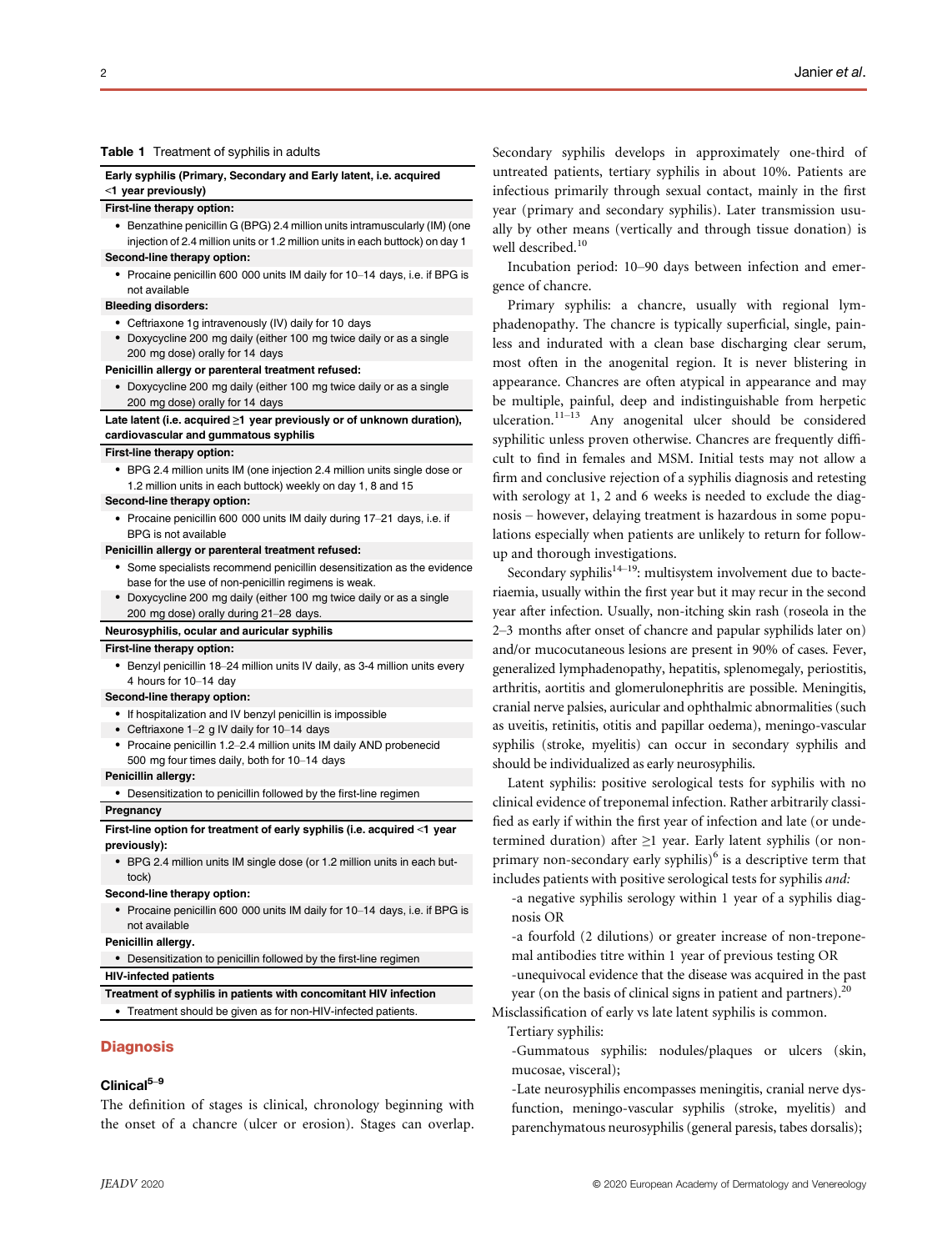-Cardiovascular syphilis: aortic regurgitation, stenosis of coronary ostia, aortic aneurysm (mainly thoracic).

Neurologic syphilis: meningitis, cranial nerve dysfunction, can occur early (secondary syphilis) or late (tertiary syphilis) in the course of the disease.

## **Laboratory**

# Demonstration of T. pallidum

- Direct detection methods provide definitive diagnosis of syphilis.
- Darkfield examination (DFE) of chancres and erosive cutaneous lesions was the old gold standard method for definitive diagnosis. It gives immediate results. However, the method is labour-intensive and subjective and can result in some false-positive and (many) false-negative results.<sup>21,22</sup> Due to the availability of more sensitive and specific tests (specifically the PCR), it is not recommended for routine diagnosis anymore.
- Polymerase chain reaction (PCR) testing is the preferred method particularly but not exclusively for oral and other lesions where contamination with commensal treponemes is likely. It can be performed using tissues, cerebrospinal fluid (CSF) or blood (although insensitive in the latter).<sup>22–</sup> <sup>28</sup> There is no internationally approved PCR assay for T. pallidum and accordingly, it is crucial to select a strictly validated and quality-assured method and always use it with appropriate quality controls.
- Immunohistochemistry using a polyclonal antibody against T. pallidum can be efficient to identify treponemes in skin, mucosal and tissue lesions, $27,28$  but it is not suitable for routine diagnosis.
- Hybridization in tissues<sup>29</sup> is not used for routine diagnosis.
- Warthin–Starry (argentic) staining on tissues is very difficult to perform and of limited value in most cases.
- As specialized supplies, equipment and training are required, the direct fluorescent antibody test is not recommended for routine diagnosis.
- For molecular epidemiological typing, PCR, PCR-restriction fragment length polymorphism (RFLP) and/or DNA sequencing (e.g. multilocus sequence typing (MLST) or whole genome sequencing) can be performed on clinical specimens. However, due to the highly conserved genome of T. pallidum the discriminatory ability of typing methods is in general low.<sup>30-36</sup>

Serological tests for syphilis  $(STS)^{22,37-50}$  Serological tests for syphilis provide— a presumptive (but essential) diagnosis of syphilis.

None of the STS differentiate between venereal syphilis and the non-venereal treponematoses (yaws: T. pallidum subsp pertenue; bejel – endemic syphilis: T. pallidum subsp endemicum and pinta: T. carateum). These pathogens are morphologically and antigenically similar, and can be differentiated only by their mode of transmission, epidemiology, clinical manifestations and more recently based on minor differences by genomic DNA sequencing.<sup>51–53</sup> A person with positive STS should be investigated and treated as for syphilis as a precautionary measure unless previous adequate treatment for syphilis is documented  $(1, D)$ .

- Non-treponemal tests (NTT): using a complex antigen consisting of cardiolipin, lecithin and cholesterol (lipoidal tests, reagin tests) such as the Venereal Disease Research Laboratory test (VDRL), the Rapid Plasma Reagin test (RPR) and the Toluidine Red Unheated Serum Test (TRUST). All these tests detect a mixture of heterophile IgG and IgM and are manually performed, but they are cheap, simple and, if performed appropriately, have a relatively high sensitivity. NTT usually become positive approximately 10–15 days after the appearance of the primary chancre (i.e. around 6 weeks after infection). In the absence of treatment, the titre reaches a peak between 1 and 2 years following infection and remains positive with low titres in very late disease.<sup>22</sup> Spontaneous seroreversion of NTT in patients with tertiary syphilis is hardly ever observed. Titres of NTT correlate grossly with disease activity and are used to monitor both disease activity and efficacy of treatment. Semi-automatized RPR tests have been developed.<sup>54</sup> However, these tests require further optimizations and subsequent evaluations.<sup>55</sup>
- Treponemal tests (TT): T. pallidum haemagglutination test (TPHA), T. pallidum particle agglutination test (TPPA), fluorescent treponemal antibody absorption test (FTA-abs test), treponemal enzyme immunoassay (EIA) or enzymelinked immunosorbent assay (ELISA), chemiluminescence immunoassay (CLIA), IgG or IgM immunoblot test for T. pallidum. Most of these tests use recombinant treponemal antigens and detect both IgG and IgM. FTA-abs test is becoming obsolete because it is time-consuming, expensive and difficult to read. TPHA and TPPA are manual and subject to variation between individuals in interpretation but they are cheap and widely used all over Europe. EIA/ELISA and CLIA tests are most frequently automated but many of those remain expensive, suboptimally evaluated and/or standardized, and some may have suboptimal specificity.<sup>22,56</sup> TT mostly become positive in approximately 5– 15 days after emergence of the chancre. Quantitation of TT is not useful in the diagnosis or management of syphilis (with possible exception of congenital syphilis). TT should therefore not be used to assess disease activity and treatment outcome and will remain positive for life in most patients.<sup>22</sup>
- Specific anti-T. pallidum IgM antibody tests: IgM-EIA, 19S-IgM-FTA-abs test and IgM immunoblot for T. pallidum. The sensitivity of such tests is low in active syphilis. IgM does not help to stage syphilis accurately and should not be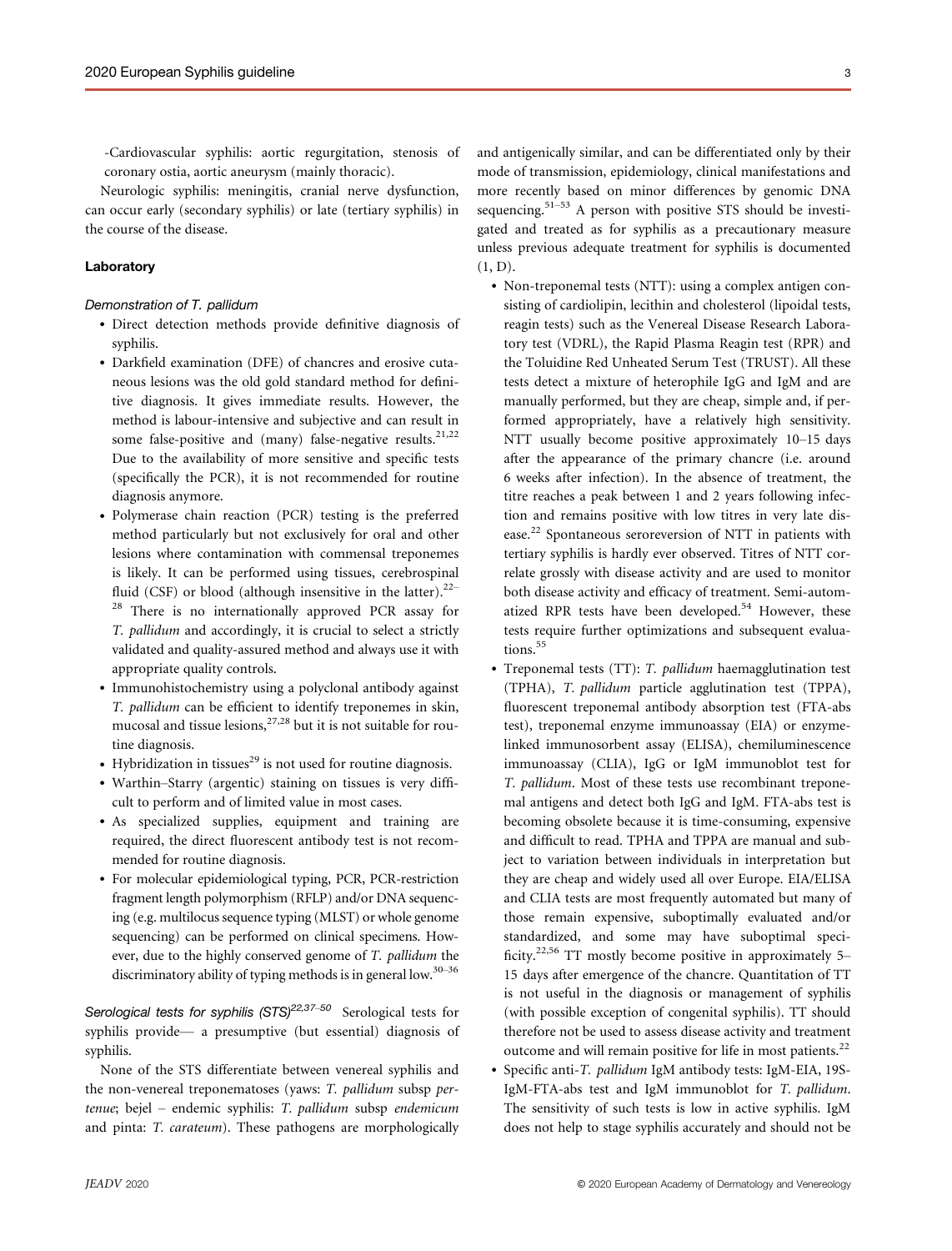relied upon to determine the length of treatment. The usefulness of measuring IgM in the assessment of newborns and in neurosyphilis has not been appropriately validated.<sup>22</sup>

• Many rapid point-of-care tests (POCTs) using treponemal antigens have been developed in the last 25 years. Initially, tests had suboptimal sensitivity compared to traditional methods, but some of the latest assays have shown a substantial improvement.47,50,57,58 These older tests also did not detect cardiolipin antibodies (i.e. patients with active infectious syphilis). New POCTs have substantially better performances for detection of both treponemal and non-treponemal antibodies.<sup>59-64</sup> Use of rapid POCTs is very important in the WHO strategy for global elimination of congenital syphilis and mother-to-child-transmission (MTCT) of both syphilis and HIV because they permit screening and treatment at the same visit in the field or at peripheral clinics remote from laboratories (1, D). Currently, where appropriate laboratory diagnostics are available for syphilis in Europe, syphilis POCTs are not recommended for use. Nevertheless, they are useful for on-site testing of outreach populations and in antenatal settings where women with no confirmed syphilis tests during pregnancy can be tested before delivery.

# Primary screening test(s)<sup>4,22,47-49,64-68</sup>

- TT [TPHA, MHA-TP, TPPA or EIA/ELISA/CLIA] a TTbased screening algorithm, using by preference an automatized EIA/ELISA/CLIA, is used in many large, well-resourced European laboratories and is particularly suitable for automated high-throughput screening of asymptomatic populations including blood/plasma donors. The algorithm identifies persons with previous successful treatment of syphilis and those with untreated syphilis. It is usually more sensitive in detecting very early syphilis compared to the use of a screening NTT. However, it can also result in a high number of false-positive tests (i.e. very low positive predictive value) in low-prevalence populations.
- NTT [RPR or VDRL] a NTT-based screening algorithm, preferably quantitative (i.e. to detect prozone phenomenon in infectious syphilis), is still recommended in some countries. In this algorithm, only active (infectious) syphilis is detected; however, it has a lower sensitivity compared to using a TT as primary screening test, and in particular, very early syphilis can be missed.
- TT combined with a NTT this algorithm is particularly useful in cases where the suspicion of very early syphilis is high (recent chancre, contacts of syphilis cases etc.), because in some patients NTT may become reactive before TT.

# Confirmatory test(s) if any screening test is positive4,22,47–49,64–<sup>68</sup>

• In the case, a TT being used alone as a primary screening test, if positive, a confirmatory TT of a different type is of limited value in informing treatment,  $69,70$  but a reflex

quantitative NTT (reaching at least 1:8 to 1:16 dilution) should be performed in all cases on the same serum (1, B).

Although a confirmatory TT may be important for counselling, notification and may have a psychological impact, it has limited impact on treatment.<sup>69</sup> In patients with a positive TT, a negative NTT and no suspicion of very early syphilis (no chancre), both tests should be repeated after 1 month (1, D). However, CLIA and EIA used in many European settings have suboptimal specificity, resulting in a low positive predictive value in low-prevalence population.<sup>22,49,56</sup> If such tests are used, additionally a reflex confirmatory test by TPHA or TPPA should be performed (1, C).

- In the case a NTT alone is used as a primary screening test, a positive test must be followed by a reflex TT on the same serum. If quantitative NTT was not initially done, the NTT should be repeated quantitatively (1, B).
- In the case both a TT and a NTT are used as primary screening tests such as (EIA/ELISA/CLIA/TPHA/TPPA plus VDRL/RPR), the NTT must be performed quantitatively (if not initially done) in case of positive or discrepant screening tests  $(1, B)$ .
- The IgG immunoblot for Treponema pallidum has no added major value to other TT. It is expensive and interpretation of undetermined immunoblot is elusive (1–4 bands).

# Tests for serological activity of syphilis and for monitoring the effect of treatment

- Quantitative VDRL or RPR tests are widely used for monitoring the disease progression and effect of treatment at follow-up visits.
- A quantitative titre must be obtained on the very first day of treatment, that is, to provide a baseline for measuring subsequent changes in antibody titres (1, C).
- Serum should be obtained at 1 month, 3 months and every 6 months subsequently, ideally the same NTT should be used and the samples examined in the same laboratory. This should be continued until the NTT becomes negative or reaches a low plateau (1:1–1:4 sustained for 1 year in the absence of ongoing risk) (2, C). Patients with persistent high titres should remain under follow-up.

# Laboratory: false-negative syphilis serology $4,22,37,38,43$ .

• All STS (TT and NTT) are negative before the appearance of a chancre and in the first about 5–15 days of the chancre. Both TT and NTT can be positive or negative or discordance can occur as follows: positive TT/negative NTT (2/3 of cases in primary syphilis) or negative TT/positive NTT ( $1/3$  of cases in primary syphilis). $^{43}$  A negative NTT (or present at a low titre plateau, see above) along with a positive TT is frequently seen in treated and cured syphilis. Of note, particularly in late syphilis NTT can remain positive despite provision of adequate treatment.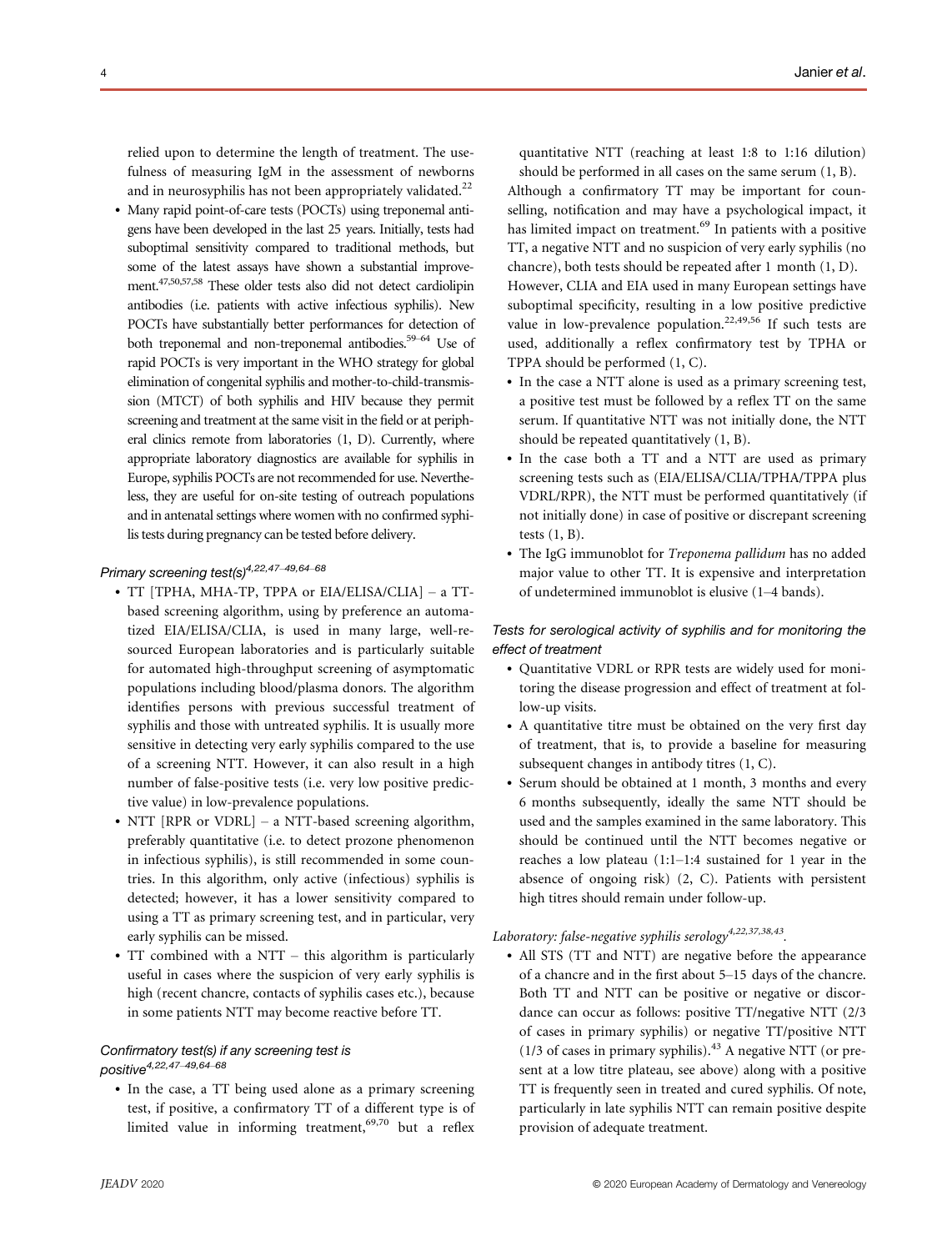- A persistent false-negative TT in the course of the disease is exceedingly rare and can usually be explained by technical problems in the laboratory testing or mix up of samples.
- A false-negative NTT (along with positive TT) may occur especially in early syphilis due to the prozone phenomenon (an excess of antibodies) when using undiluted serum. Dilution of serum for NTT must be performed in each case of a positive TT, at least to 1:8 or better 1:16.<sup>71</sup> This point may be of particular importance if the index/optical density units of EIA/ELISA/CLIA is high, and clinicians and laboratory personnel must ensure the NTT titration has been performed effectively (1, B).
- A false-negative NTT has also been described in old textbooks in active (very) late-stage syphilis (Bordet–Wassermann reaction). This is an extraordinarly rare situation and may not occur with modern tests.<sup>72,73</sup>
- Temporarily negative NTT and TT (reactive on subsequent testing) have occasionally been reported in secondary syphilis (so-called malignant syphilis). The diagnosis should then be supported by DFE, T. pallidum PCR, histology and/or histochemistry.
- Retesting with both TT and NTT is necessary on a second serum, when discordant results are found in an asymptomatic patient. In the case of chancre (in the absence of clinically overt vesicles), if DFE is positive or not available, treatment should be administered in all cases (syndromic approach) before obtaining laboratory results (T. pallidum PCR, Herpes PCR and STS). This recommendation is an important safeguard in many settings where follow-up is not optimal (2, C)

Laboratory: false-positive syphilis serology<sup>4,22,37,38,74</sup>.

- Biological false-positive (BFP) NTT results are associated with various medical conditions and have been estimated to occur in 0.2–0.8% of tests (and even higher in some studies). They can be divided into acute (<6 months) and chronic (≥6 months). Acute BFP may be seen in postimmunization, recent myocardial infarction, many febrile infective illnesses (e.g. malaria, hepatitis, chickenpox and measles) and in pregnancy. Chronic BFP may be seen in injecting drug users, autoimmune diseases, HIV infection and chronic conditions such as leprosy, malignancies, chronic liver pathology and older age. The majority of BFP NTT sera show antibody titres of  $\leq$ 1:4. A positive NTT must be retested on a second sample along with a TT.
- Occasional BFP TT tests (FTA-abs test more frequently than TPHA/MHA-TP/TPPA) may be seen in autoimmune diseases, Lyme disease and possibly during pregnancy. It can be excluded with, for example, the IgG immunoblot test for T. pallidum. All TT requiring visual reading of results (FTA-abs test, TPHA, TPPA...) are more subject to false-

positive reactions at low titres of antibodies. Retesting on a second sample is necessary in case of negative NTT.

Laboratory tests to confirm or exclude neurosyphilis<sup>15,24,75-87</sup>. A complete clinical examination (neurological, ocular and otologic) is recommended in every patient with positive STS. However, in those without symptoms it is rarely contributory.79,81,83,86-88

- Fundoscopy must be performed before lumbar puncture (LP). Computer tomography (CT) of the brain should be requested if neurological problems are identified.
- CSF assessment is not indicated in early syphilis (whether the patient is HIV positive or negative), unless there are neurological, ocular or auricular symptoms (1, A).
- CSF assessment is indicated in patients with:
- clinical evidence of neurological, ocular and auricular involvement, whatever the stage of the disease<sup>79</sup>  $(1, C)$
- tertiary syphilis (cardiovascular, gummatous) (1, D)
- The definition of asymptomatic neurosyphilis is extremely difficult and contentious. Most definitions depend on a combination of CSF laboratory tests (protein, cells, CSF TT and CSF NTT) but no consensual definition exists.
- Although CSF penicillin levels after injection of benzathine penicillin G (BPG) are frequently under the reputed penicillin treponemicidal level,<sup>89</sup> progression from asymptomatic to symptomatic neurosyphilis is extraordinarily rare (even in HIV-positive patients).<sup>86</sup> As CSF assessment is not without its own dangers, LP is not recommended in the vast majority of asymptomatic patients (1, D).
- Although robust evidence is lacking, some experts still recommend CSF assessment in asymptomatic patients in the following situations for exclusion of asymptomatic neurosyphilis (2, D):
- in HIV-positive patients with late syphilis AND CD4 cells  $\leq$  350/mm<sup>3</sup> AND/OR a serum VDRL/RPR titre  $>1:32^{87}$
- in those who have serological failure (<fourfold decrease in the antibody titre of a NTT 6–12 months after treatment of early syphilis) or are serofast (persistence of low antibody titre, i.e. ≤4, of a NTT, 1–2 years after treatment of early syphilis).
- in those given alternative treatment (e.g. tetracyclines such as doxycycline) for late syphilis
- Examination of CSF: must include total protein, number of mononuclear cells, a TT (TPHA/MHA-TP/TPPA) and a NTT (preferably VDRL and otherwise RPR).<sup>82</sup>
- A normal protein level is possible in neurosyphilis.
- The number of mononuclear cells in CSF can be normal in neurosyphilis, especially in parenchymatous neurosyphilis (tabes dorsalis, general paresis).75,76,87 Conversely, high number of mononuclear cells in CSF can be observed in a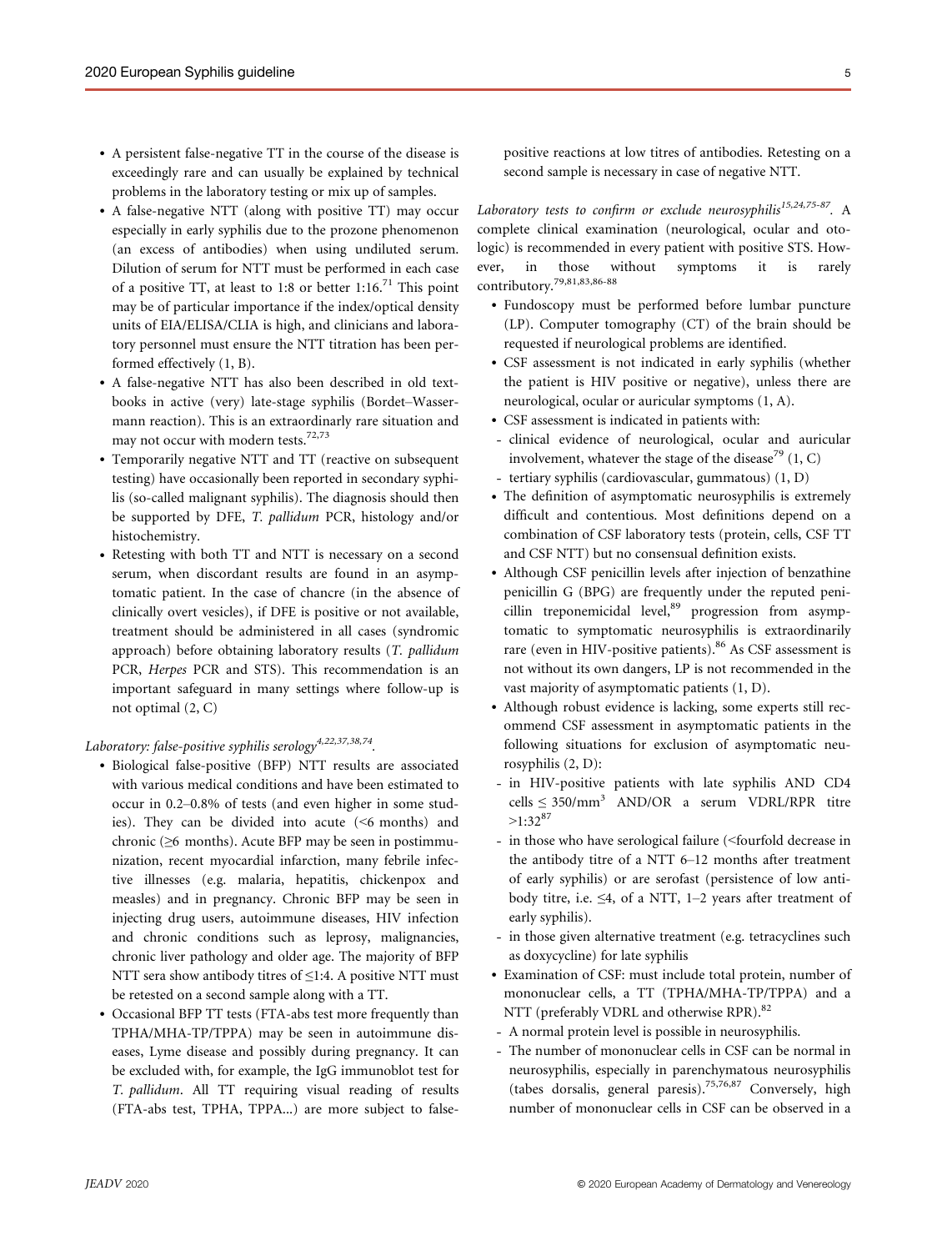number of situations, including HIV infection in the absence of syphilis.

- A positive CSF VDRL test is observed in only about 1:3rd of cases of neurosyphilis but a positive test can in the absence of substantial blood contamination be considered as indicative of neurosyphilis in late disease. However, in early syphilis the significance of a positive CSF VDRL test is less clear.<sup>83</sup>
- A positive CSF TT (TPHA/TPPA) does not confirm the diagnosis of neurosyphilis but a negative CSF TT means neurosyphilis is highly unlikely.<sup>15,84,85</sup>
- Several indices can be calculated to evaluate the significance of CSF anti-treponemal immunoglobulins, taking into account transfer through the blood–brain barrier. However, none of these have proven to be of significant practical use.<sup>4</sup>
- PCR assays for detection of T. pallidum in CSF to help establish a diagnosis of neurosyphilis are currently considered of limited value since they have shown low sensitivity and suboptimal specificity.15,24,90
- In case of an abnormal CSF examination (high protein level and/or hypercytosis), repeat CSF control must be performed after treatment (6 weeks-6 months).

#### Investigation for cardiovascular syphilis

- Any patient with aortic insufficiency or thoracic aortic aneurysm should be screened for syphilis.
- Auscultation must be performed in patients with late latent or tertiary syphilis and in patients with latent syphilis of unknown duration. A chest X-ray is rarely contributory.<sup>91</sup>

## Investigation for ocular syphilis

- Any patient with unexplained sudden visual loss should be screened for syphilis.
- Clinical ocular assessment must be performed in patients with secondary, early latent, tertiary and late latent syphilis, and a fundoscopy performed if any clinical ocular signs are found.
- Performing CSF examination is controversial as intravenous (IV) penicillin therapy will be initiated anyway. It may be helpful to exclude other pathologies in the differential diagnosis and if found to be abnormal in someone with neurosyphilis, appropriate follow-up is required to ensure all markers return to acceptable levels (2, C).

# Investigation for auricular syphilis

Any patient with unexplained sudden hearing loss should be screened for syphilis.

#### Management

Individuals with syphilis are at higher risk of acquiring other STIs and should have a full STI assessment. All patients with syphilis should also be tested for HIV and HCV if risk factors (as assessed by local epidemiology) are present. Assessment and vaccination for hepatitis B should also be considered if appropriate.

# General remarks<sup>87,92-97</sup>

- A treponemicidal level of antimicrobial should be achieved in the serum and in the case of neurosyphilis also strived for as much as feasible in the CSF. A penicillin level of >0.018 mg/L is considered treponemicidal, but this level is substantially lower than the maximally effective in vitro concentration (0.36 mg/L).
- The duration to maintain a treponemicidal level of antimicrobials should be at least 7–10 days to cover a number of bacterial generation times (30–33 h). Longer duration of treatment is needed as the duration of infection increases (more relapses have been seen in later stages after short courses of treatment), possibly because of more slowly dividing treponemes in late syphilis (2, D). Treponemes have been shown to persist despite apparently successful treatment.<sup>93</sup> The significance of this finding, if any, remains unknown.
- In general, long-acting BPG 2.4 million units is the treatment of first choice, which provides a treponemicidal penicillin concentration in blood for up to 21 days. With daily parenteral treatment with procaine penicillin, a 'safety margin' is provided by giving courses lasting 10–14 days in early syphilis and 10–21 days in late syphilis. However, well-controlled clinical data are lacking on the optimal dose, duration of treatment and long-term efficacy of all antimicrobials, even for BPG and other penicillins.
- Treatment recommendations are based mainly on laboratory considerations, biological plausibility, practical considerations, expert opinions, case studies and past clinical experience.
- Parenteral rather than oral penicillin treatment is the treatment of choice because parenteral therapy is supervised with guaranteed bioavailability. However, amoxicillin given orally in combination with probenecid appears to be effective and results in treponemicidal drug levels within the CSF.<sup>97,98</sup>
- Non-penicillin antibiotics have been evaluated. These include tetracyclines (doxycycline is the preferred tetracycline with good penetration into the CSF) and macrolides, taken orally.<sup>99-103</sup> Doxycycline has been evaluated more than any other non-penicillin antibiotics but all studies have been observational and retrospective.<sup>100–103</sup> Newer anti-treponemal antibiotics include the intramuscular or intravenous extended-spectrum cephalosporin (ESC) ceftriaxone.<sup>103-106</sup> Ceftriaxone has good CSF penetration, but it requires multiple injections, the dose and duration are not standardized and it does not offer any advantages over single-dose BPG.<sup>107</sup> However, like oral doxycycline, daily ceftriaxone injected intravenously or subcutaneously may be an alternative in patients with bleeding disorders.
- In case of penicillin allergy, use of ceftriaxone may be a dangerous option although cross-allergies are not frequent.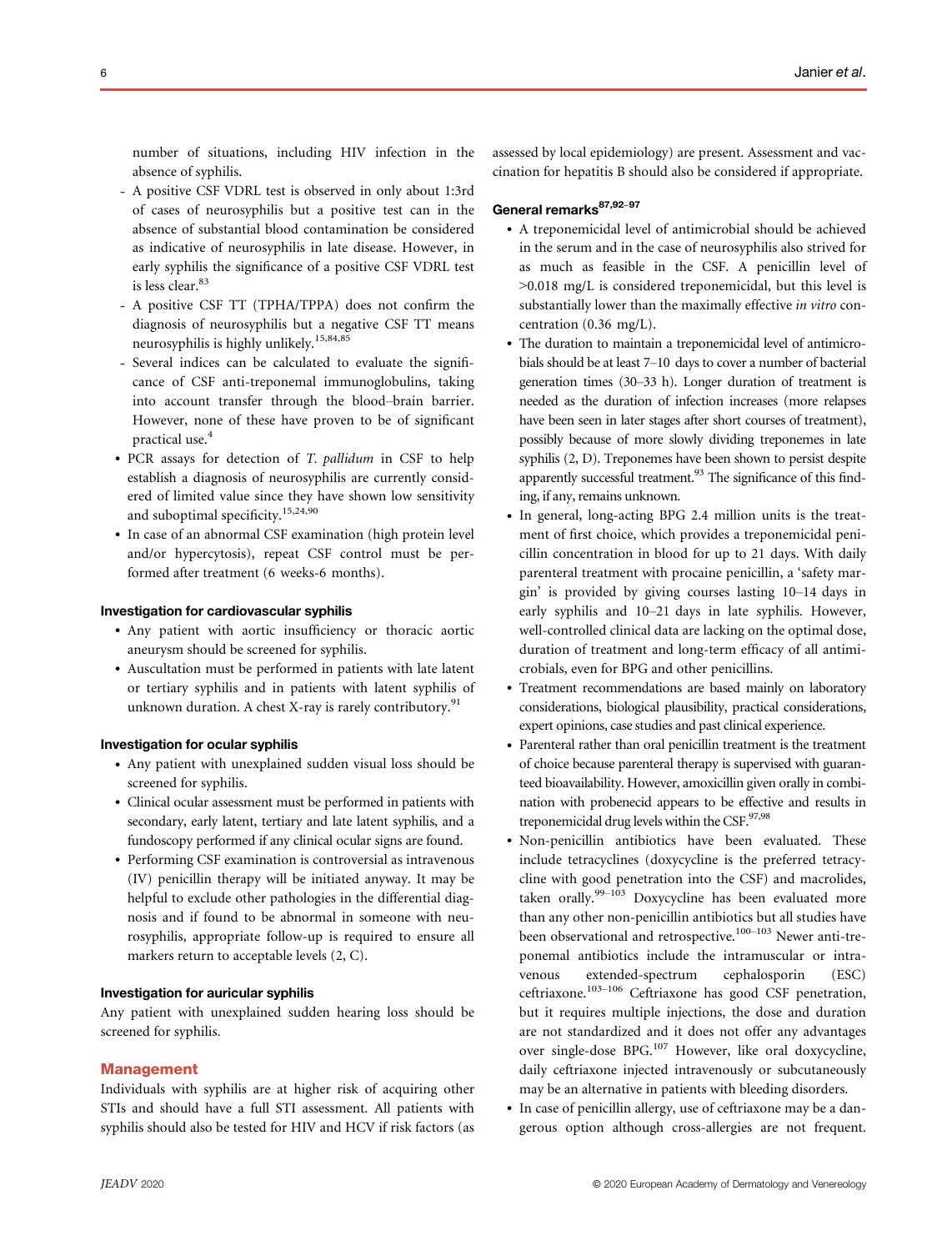History of penicillin anaphylaxis is an absolute contraindication.<sup>65</sup> The oral ESC cefixime is currently evaluated for treatment, but appropriate data are still pending.

- Azithromycin has shown good treponemicidal activity in animal studies and several controlled studies, mostly in Africa. However, rapid emergence of resistance to azithromycin and clinical failures have been described in several studies.<sup>33,108-113</sup>
- The host immune response is important as 60% of untreated patients will not develop clinical features other then primary lesions.<sup>114</sup> CSF involvement is common in early syphilis.<sup>76,90</sup> Although both parenteral BPG and standard regimens of parenteral procaine penicillin do not achieve treponemicidal CSF levels,  $77,84$  the prevalence of late syphilis, including neurosyphilis, remains low, indicating that treatment at current doses is effective and suggesting that host immune responses in early syphilis play an essential part.
- BPG is widely used because of efficacy and ease of treatment. Replacing part of the diluent by the same volume of 1% lidocaine solution may reduce the pain associated with injection $115$  and in late syphilis may improve compliance with the second and third injection. Compliance with daily intramuscular injections with procaine penicillin has been shown to be good in the United Kingdom.<sup>116</sup> The control of syphilis over the past 50 years has been excellent compared to the prepenicillin era and late complications of syphilis and/or failures of treatment are uncommon, even in patients with concomitant HIV infection.
- There is no established relationship between immune-suppression and the severity of the syphilis-related disease.

However, a closer follow-up (i.e. 1, 3, 6, 9 and 12 months) can be recommended in HIV-positive patients, particularly if the CD4<sup>+</sup> cell count is  $\leq$ 350/mm<sup>3</sup> and/or if the patient is not treated with antiretroviral therapy (2, D). HIV coinfection does not appear to increase the risk of developing a more aggressive course of early syphilis. Modest differences have been published with a slightly higher prevalence of (1) multiple chancres and (2) concomitant chancre and secondary eruption in patients infected with HIV. The risk of ocular and neurological involvement is not increased in HIV-positive patients with early syphilis. Thus CSF assessment in early syphilis is indicated only in patients with overt ocular, auricular or neurologic symptoms (for the same reason as in non-HIV-infected patients)  $(1, A)^{4,65,66}$ 

# Recommended treatment regimens (Table 1)

# Early syphilis (Primary, Secondary and Early latent, i.e. acquired <1 year previously)

# First-line therapy option<sup>2,4,66,90,117</sup>

• BPG 2.4 million units intramuscularly (IM), given as one injection of 2.4 million units or two separate injections of 1.2 million units in each buttock, on day 1 (1, B)

Replacing part (i.e. 0.5–1 cc) of the diluent by lidocaine 1% solution without epinephrine may reduce the discomfort associated with injection, $118$  although this is not feasible in case of premounted BPG syringes.

Patients should be kept for 30 min for clinical review after injection.

Although there are more than ten different pharmaceutic companies manufacturing BPG in Europe, shortages and supply disruptions are common.<sup>119</sup>

## Second-line therapy option

• Procaine penicillin 600 000 units IM daily for 10–14 days, i.e. if BPG is not available (1, C)

#### Bleeding disorders

- Ceftriaxone 1g intravenously (IV) in a single daily dose for 10 days (1, C)
- Doxycycline 200 mg daily (either 100 mg twice daily or as a single 200 mg dose) orally for 14 days  $(1, C)$

#### Penicillin allergy or parenteral treatment refused

- Doxycycline 200 mg daily (either 100 mg twice daily or as a single 200 mg dose) orally for 14 days (1, C)
- Desensitization to penicillin is an option but not possible in many settings and labour intensive.

# Late latent (i.e. acquired ≥1 year previously or of unknown duration), cardiovascular and gummatous syphilis

## First-line therapy option

• BPG 2.4 million units IM, given as one injection of 2.4 million units or two separate injections of 1.2 million units in each buttock, on day  $1, 8$  and  $15 (1, C)$ 

Replacing part (i.e. 0.5–1 cc) of the diluent by lidocaine 1% solution without epinephrine may reduce the discomfort associated with injection, $118$  although this is not feasible in case of premounted BPG syringes.

Patients should be kept for 30 min for clinical review after injection.

### Second-line therapy option

• Procaine penicillin 600 000 units IM daily for 17–21 days, i.e. if BPG is not available (1, C)

Penicillin allergy or parenteral treatment refused Some specialists recommend penicillin desensitization because the evidence base for the effectiveness of non-penicillin regimens is weak.

• Doxycycline 200 mg daily (either 100 mg twice daily or as a single 200 mg dose) orally for 21–28 days (2, D)

### Neurosyphilis, ocular and auricular syphilis

• Regimens that achieve treponemicidal levels of an antibiotic in the CSF should be the treatment of choice: IV therapy is the best option.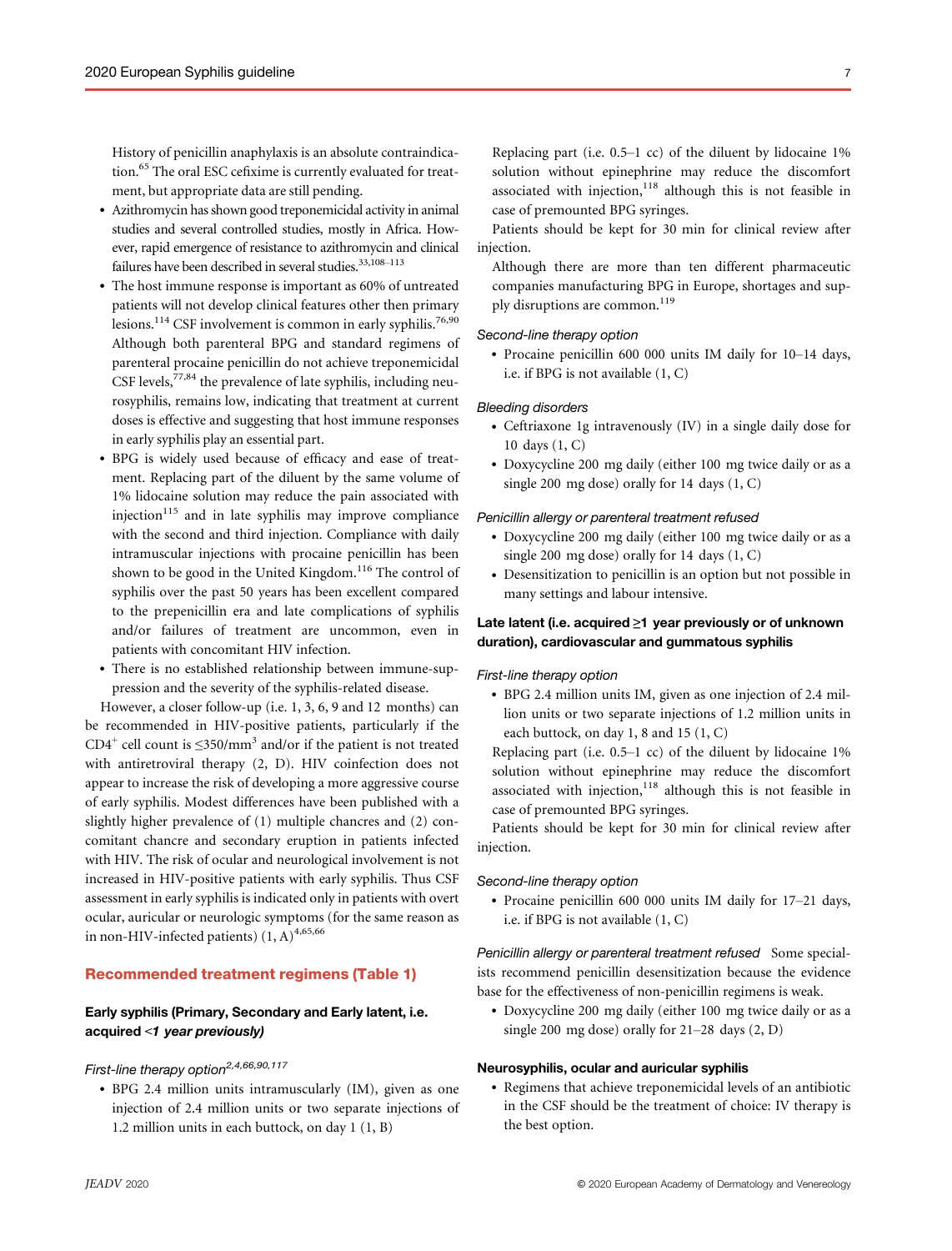- Other regimens with weaker evidence can also achieve treponemicidal levels in the CSF, i.e. the procaine penicillin/ probenecid combination (IM) and ceftriaxone (IV or IM). The availability of probenecid may be a problem.
- Early ocular syphilis such as uveitis syphilitica of short duration may be successfully treated with BPG but this option is not recommended.

# First-line therapy option

• Benzyl penicillin 18–24 million units IV daily, as 3–4 million units every 4 h for 10–14 days (1, C)

Second-line therapy option If hospitalization and IV benzyl penicillin is impossible.

- Ceftriaxone 1–2 g IV in a single daily dose for 10–14 days  $(1, C)$
- Procaine penicillin 1.2–2.4 million units IM daily AND probenecid 500 mg four times daily, both for 10–14 days (1, C)

## Penicillin allergy

• Desensitization to penicillin (in fact, induction of tolerance) followed by the first-line regimen (1, C)

## Special considerations

## **Pregnancy**

In pregnant women with untreated early syphilis, 70–100% of infants will be infected, with stillbirths in up to one-third of cases.120–<sup>122</sup>

Women with persistently negative NTT results are very unlikely to transmit syphilis during pregnancy.<sup>123</sup> In case of a positive TT along with a negative NTT, repeat NTT after one month to eliminate a very early syphilis. Most transmissions to the fetus occur in late pregnancy (after 28 weeks) and treatment before this period will usually prevent congenital features.<sup>120</sup>

# First-line option for treatment of early syphilis (i.e. acquired <1 year previously)

• BPG 2.4 million units IM single dose (or 1.2 million units in each buttock) (1, B)

Note: some specialists recommend 2 doses of BPG 2.4 million units (days 1 and 8) but the evidence to support this recommendation is limited.<sup>123</sup>

Patients should be observed for adverse reactions to penicillin for 30 min after injection.

## Second-line therapy option

• Procaine penicillin 600 000 units IM daily for 10–14 days, i.e. if BPG is not available (1, C).

## Penicillin allergy

• Desensitization to penicillin followed by the first-line regimen (1, C)

Prevention of congenital syphilis by serological screening during pregnancy and preventive neonatal treatment

• All pregnant women should be screened at their first antenatal visit (first trimester) (1, C). Serology should be repeated, ideally during third trimester at 28–32 weeks' gestation and at delivery, in cases where there is increased risk and in settings with a high syphilis prevalence (1, C). Furthermore, for pregnant women with no documented previous test, testing should be performed at delivery.

## Congenital syphilis

# Confirmed congenital infection<sup>120,121,123-125</sup>

• Congenital syphilis is confirmed by identifying T. pallidum by DFE or PCR in the placenta or autopsy material, exudate from suspicious lesions or body fluids, e.g. nasal discharge.

Presumed congenital infection A presumptive diagnosis of congenital syphilis is made in:

- A stillborn neonate with a positive TT for syphilis.
- Children with a positive TT for syphilis in combination with one or more of the following:
	- persistent rhinitis, condylomata lata, osteitis, periostitis, osteochondritis, ascites, cutaneous and mucous membrane lesions, hepatitis, hepatosplenomegaly, glomerulonephritis, haemolytic anaemia;
	- radiological abnormalities of the long bones suggestive of congenital syphilis;
	- a positive RPR/VDRL test in the cerebrospinal fluid;
	- a fourfold increase or more of the TPPA/TPHA titre in the child's as opposed to the mother's serum (both obtained simultaneously at birth);
	- a fourfold increase or more of the titre of RPR/VDRL in the child's as opposed to the mother's serum (both obtained simultaneously at birth);
	- a fourfold increase or more of the titre of RPR/VDRL in the child within 3 months after birth;
	- a positive anti-treponemal IgM-EIA, 19S-IgM-FTA-abs test and/or IgM immunoblot for T. pallidum in the child's serum;
	- a mother, in whom syphilis was confirmed during pregnancy, but who was not adequately treated either before or during pregnancy.
- A child >12 months of age with a positive TT for syphilis and in whom sexual abuse has been excluded.

Late congenital syphilis Late congenital syphilis is diagnosed based on:

• Clinical features: interstitial keratitis, Clutton's joints, Hutchinson's incisors, mulberry molars, high palatal arch, perioral rhagades, deafness, frontal bossing, short maxilla,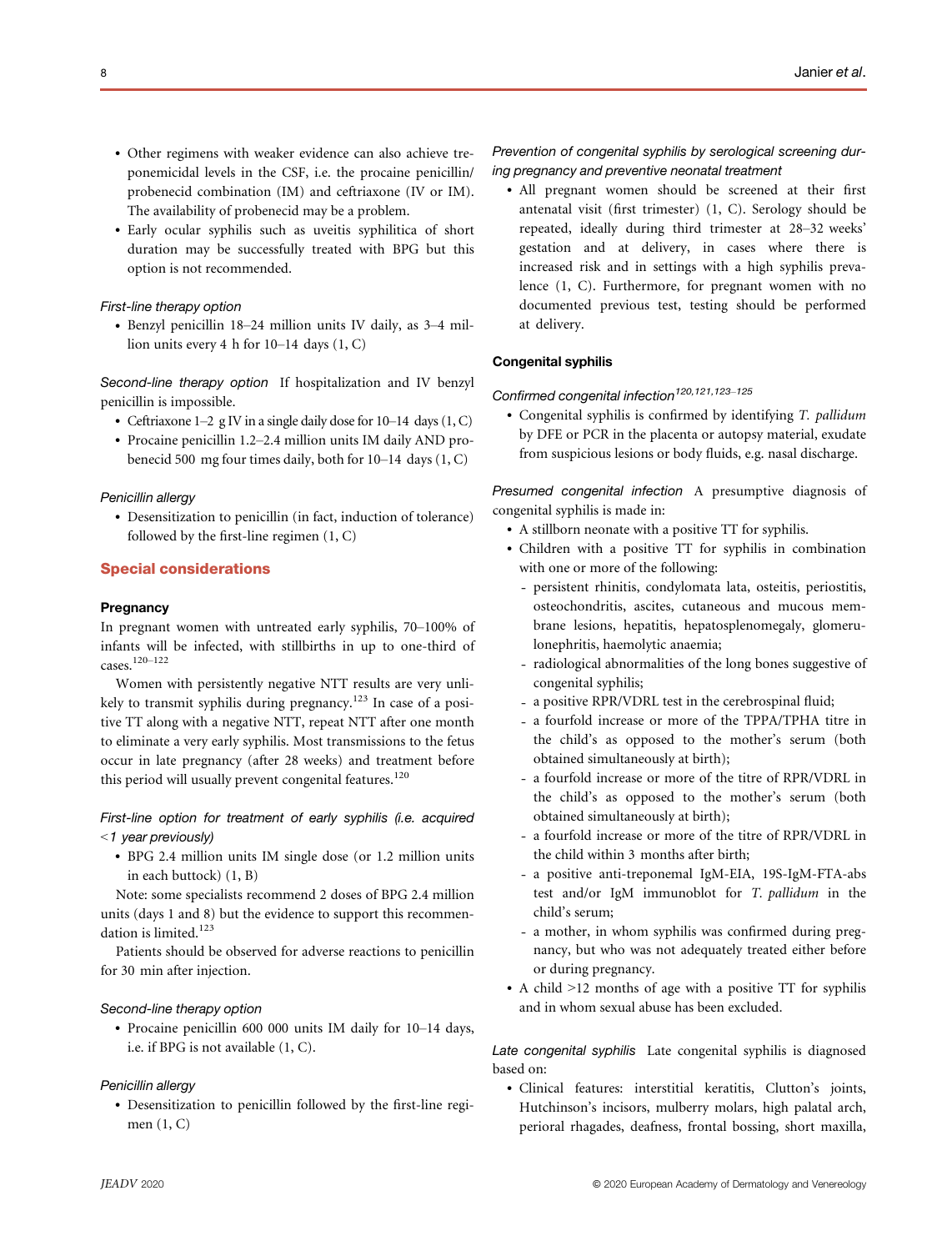protuberance of mandible, saddle nose deformity, sternoclavicular thickening, paroxysmal cold haemoglobinuria, neurological or gummatous involvement.

• Serological tests: these can initially be negative in infants infected in late pregnancy and should be repeated. When the mother is treated during the last trimester of pregnancy, the treatment can be inadequate for the child and the child may still develop congenital syphilis.

### Investigations

- RPR/VDRL (quantitative), TPPA/TPHA (quantitative), anti-treponemal IgM-EIA, treponemal IgM (19S-IgM-FTA-abs or IgM immunoblot) – from infant's blood and not umbilical cord blood, since false-positive and false-negative tests may result.
- Blood: Full blood count, liver function, electrolytes
- CSF: cells, protein, RPR/VDRL, TPHA/TPPA
- X-rays long bones
- Ophthalmic assessment as indicated

### First-line therapy option

• Benzyl penicillin 150 000 units/kg IV daily (administered in six doses every 4 h) for  $10-14$  days  $(1, D)$ 

#### Second-line therapy option (only if CSF is normal)

• BPG 50 000 units/kg IM (single dose) up to the adult dose of 2.4 million units (1, D) or procaine penicillin 50 000 units/ kg IM daily for 10–14 days, i.e. if BPG is not available (1, D)

#### HIV-infected patients

# General remarks<sup>87,90,126-134</sup>

- Serological tests for syphilis in patients with HIV coinfection are generally reliable for the diagnosis of syphilis and for evaluation of treatment response.
- Patients with HIV coinfection may have a slower rate of decline of VDRL/RPR after treatment but this should not be considered as failure of response to treatment.
- False-negative and false-positive tests and delayed appearance of seroreactivity have been reported anecdotally.
- In HIV-infected individuals with clinical suspicion of syphilis and negative syphilis serology (confirmed when repeated), it is advisable to perform other diagnostic tests, e.g. histological, immunofluorescent or PCR examination of a biopsy from a clinically suspected lesion or DFE or PCR to identify treponemes in the exudate from early syphilitic lesions.<sup>65</sup>
- HIV-infected patients with early syphilis do not appear to have an increased risk of (early) neurological and ocular involvement or higher rate of treatment failure with BPG.

• No data are available concerning the risk of neurosyphilis in HIV-infected patients with late syphilis.

# Treatment of syphilis in patients with concomitant HIV infection

• Treatment should be given as for non-HIV-infected patients with careful follow-up to ensure an appropriate response.

### Syphilis induced by solid organ transplant

### First-line therapy options

• BPG 2.4 million units IM (one injection 2.4 million units single dose or 1.2 million units in each buttock) weekly on days 1, 8 and 15  $(1, B)^{10,135}$ 

## Second-line therapy option

• Procaine penicillin 600 000 units IM daily for 10–14 days, i.e. if BPG is not available  $(1, C)^{135}$ 

Penicillin allergy Some specialists recommend penicillin desensitization because the evidence base for the effectiveness of nonpenicillin regimens is weak.

• Doxycycline 200 mg daily (either 100 mg twice daily or as a single 200 mg dose) orally during 21–28 days  $(1, C)^{135}$ 

# Reactions to treatment

Patients should be warned of possible reactions to treatment. Facilities for resuscitation should be available in the treatment area.

## Jarisch–Herxheimer reaction

- An acute febrile illness with headache, myalgia, chills and rigours, resolving within 24 h.
- Common in early syphilis  $(10-25%)^{136}$  but is usually not important unless there is neurological or ophthalmic involvement, in neonates or in pregnancy when it may cause fetal distress and premature labour.
- May be more frequent with penicillin than with doxycy- $\text{cline}^{136}$
- Uncommon in late syphilis but can potentially be lifethreatening if involvement of strategic sites (e.g. coronary ostia, larynx, nervous system).<sup>137,138</sup>
- Prednisolone can prevent the febrile episode.<sup>139</sup> Although unproven, biological plausibility suggests that steroids may help to prevent severe deterioration in optic neuritis and uveitis following a reaction to treatment in early syphilis.
- Management:
- If cardiovascular or neurological involvement (including optic neuritis) exists, inpatient management is advisable.
- Prevention of Jarisch–Herxheimer reaction: Prednisolone 20–60 mg daily for 3 days, starting syphilis treatment 24 h after commencing prednisolone (2, D)
- Antipyretics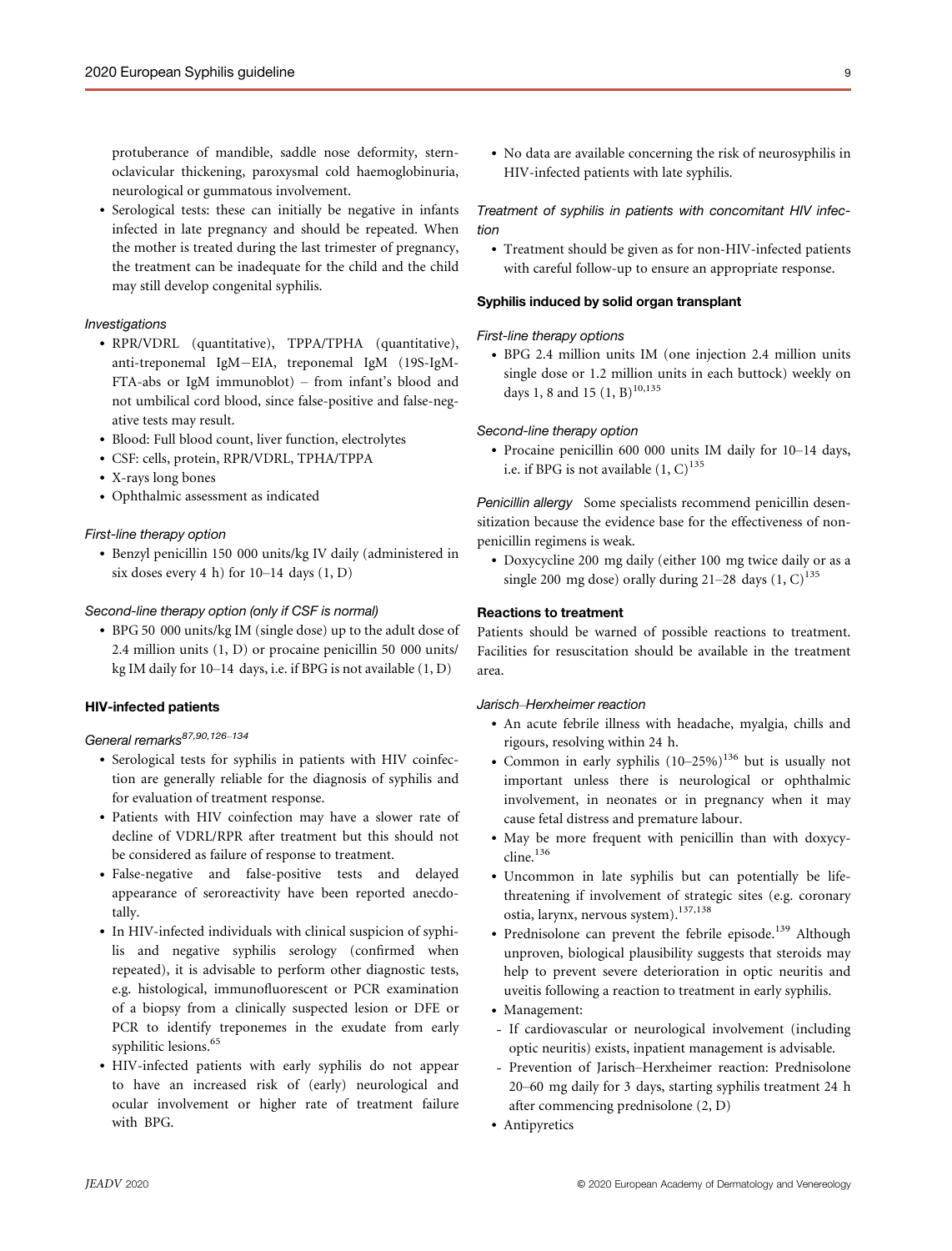Procaine reaction (procaine psychosis, procaine mania, Hoigné syndrome)

- Due to inadvertent IV injection of procaine penicillin, the risk of which may be minimised by the 'aspiration technique' of injection.
- Characterized by fear of impending death and may cause hallucinations or fits immediately after injection. Lasts less than 20 min.
- Management:
- Exclude anaphylaxis
- Calm and verbal reassurance; restraint may be necessary.
- Diazepam 5–10 mg rectally/IV/IM if convulsions

# Anaphylactic shock

- Facilities for treatment of anaphylaxis should be available as penicillin is a common cause.
- Management:
- Epinephrine (adrenaline) 1:1000 (1 mg/mL) IM 0.5 mL followed by:
- $\blacksquare$  injectable antihistamine, e.g. chlorpheniramine 10 mg IM/ IV or clemastine 2–4 mg IM/IV
- hydrocortisone 100 mg IM/IV

## Pre-exposure prophylaxis and syphilis

Pre-exposure prophylaxis (PrEP) with tenofovir disoproxil fumarate–emtricitabine is effective for reducing HIV acquisition but may – at the individual level – result in an increase in the frequency of condomless sex and several studies have shown it could increase the acquisition of STIs in general.<sup>140,141</sup>

This PrEP population should be tested for syphilis every 3 months. A few studies have evaluated pre-exposure (or immediate post-exposure) prophylactic treatment of STIs using doxycycline, taken continuously<sup>142</sup> or intermittently.<sup>143</sup> Although this has been shown to potentially decrease the incidence of syphilis and chlamydia, follow-up has been short and there is a risk of promoting development or acquisition of tetracycline resistance in STI bacteria and the microbiome more generally. Additional studies in different settings and with longer followup are required before this prophylactic treatment can be recommended.<sup>144</sup>

# Contact tracing, management of sexual partners and notification of syphilis cases

- All patients with syphilis should be seen for sexual contact notification (notification by the patient [patient referral] or by a health department: provider referral), health education and confirmation of any past treatment history. Further advice from International Union against STI (IUSTI) on this matter can be found in the IUSTI guideline on Partner management at<https://iusti.org/treatment-guidelines/>.
- Clear information about syphilis should be given to all infected individuals and their sexual contacts. Patient

information resources can be found at [https://iusti.org/patie](https://iusti.org/patient-information/) [nt-information/.](https://iusti.org/patient-information/)

- Although the division of latent syphilis in early and late stages is useful for determining treatment and partner notification, this classification can be problematic for use in surveillance, as a substantial number of late, hypothetically non-infectious, latent syphilis cases (latent syphilis of unknown duration classified as late latent) can be due to early, infectious, latent syphilis.
- Sexual contact notification helps to reduce the disease burden in the community, identify asymptomatic syphilitic patients and can delineate relevant sexual risk networks. The use of Internet-based notification systems and community outreach programmes may assist in identifying and engaging with sexual partners.
- Sexual contacts should include all those individuals who have had oral, genital or anal intercourse with infected individuals, whether or not barrier protection was used.
- For patients with primary syphilis, sexual contacts within the past 3 months should be notified as the incubation period is up to 90 days. $145$  Partner notification may have to be extended to 2 years for patients with secondary syphilis associated with clinical relapse or in early latent syphilis. Longer time periods may be required in those with late latent and tertiary syphilis. $144$
- 46–60% of traced sexual contacts, including pregnant women, of patients with early syphilis are likely to be infected.<sup>146</sup>
- Immediate epidemiological treatment for sexual contacts should be considered (especially of pregnant partners!) unless contacts are able to attend regularly for exclusion of syphilis through clinical and serological examination (0, 6 weeks and 3–6 months).
- Serological tests for syphilis should be performed at the first visit and repeated at 6 weeks and 3–6 months.
- Notification of syphilis to the relevant national authority is mandatory in most European countries, particularly early syphilis and congenital syphilis. The ECDC is responsible for the EU/EEA-wide surveillance of communicable diseases including syphilis.

# Follow-up and test of cure

The follow-up of treated syphilis patients to ensure cure and detect reinfection or relapse is achieved by assessing the clinical and serological response to treatment. Globally, many studies have confirmed that follow-up is suboptimal.<sup>126,147</sup>

- Early syphilis, minimum clinical and serological (VDRL/ RPR) follow-up at 1 month, 3 months then at 6 and 12 months.
- After treatment of early syphilis, the titre of a NTT taken at day 0 (e.g. VDRL and/or RPR) should decline by  $\geq 2$  dilution steps (≥fourfold decrease in titre of antibodies) within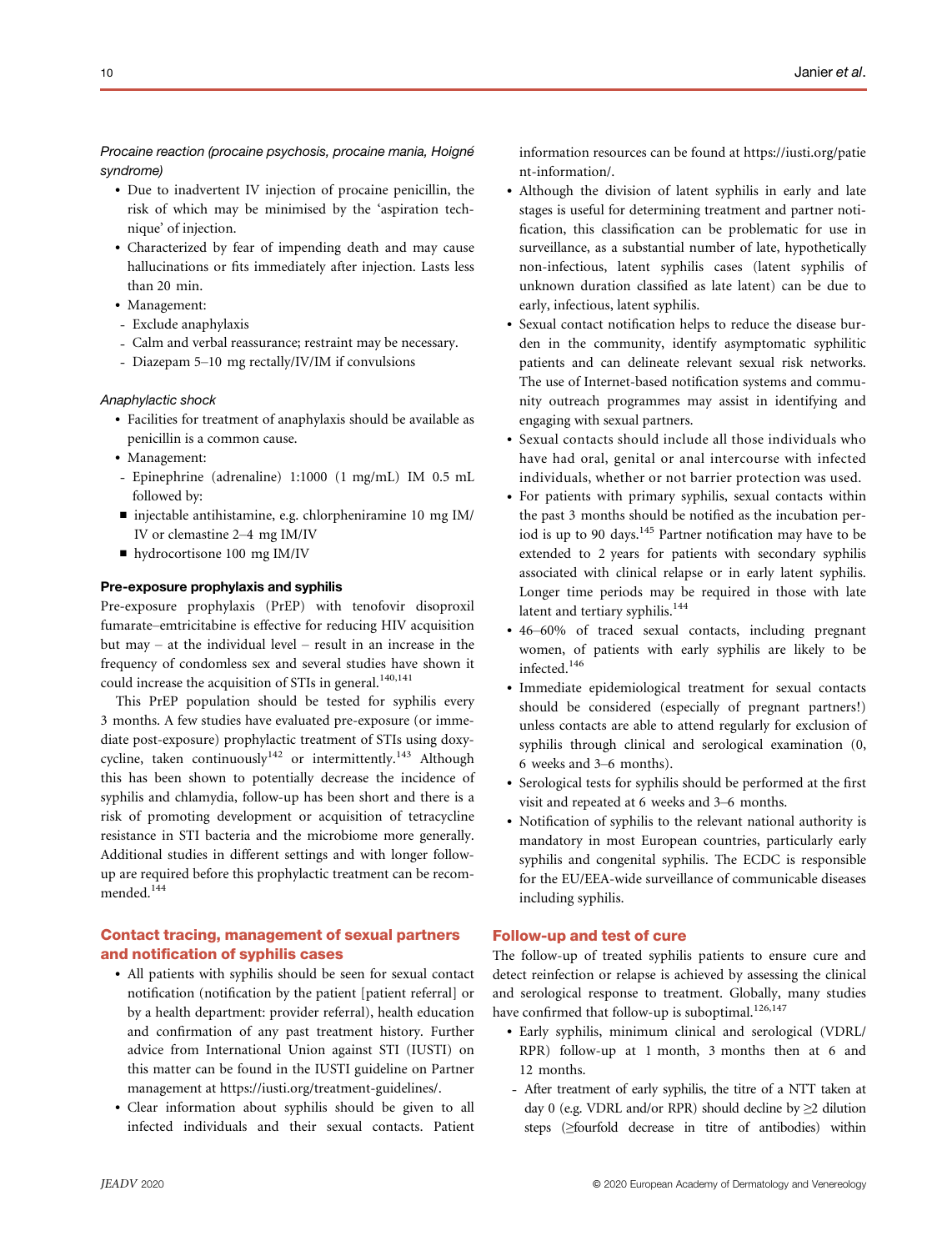6 months.1,4,22 However, around 15% of patients with early syphilis and no HIV infection do not have a fourfold decrease of titre at 6 months, the significance of which is unknown.<sup>148–</sup> <sup>150</sup> These patients should be tested again at 12 months. Patients with repeat early syphilis have usually higher titres and a slower decline in titres post-treatment.<sup>101,151,152</sup>

- If a fourfold decrease in the antibody titre of a NTT does not occur after 6–12 months, ('serological failure') some professionals recommend additional treatment with one weekly injection of BPG 2.4 million units for 3 weeks but no robust evidence for this recommendation exists (2, D)
- A negative NTT can be obtained in a substantial number of (but not in all) patients treated for early syphilis after 1– 2 years. Patients with repeat syphilis serorevert less often. A negative NTT after treatment is considered to be the best confirmation of cure. In patients with persistent low titres (i.e. ≤4), in NTT (named the serofast state) strict follow-up is recommended but in the absence of ongoing risk these patients should be considered as successfully treated. In patients with persistent high titres of NTT (i.e.  $\geq 8$ ), CSF assessment should be considered with the aim of detecting asymptomatic neurosyphilis, although there is no robust evidence for this recommendation (2, D)
- A TT may remain positive for life even following effective treatment; and appropriate documentation is necessary to prevent unnecessary retreatment.
- In late (latent) syphilis, the serological response of NTTs is often absent. In non-HIV-infected late latent syphilis patients with a reactive NTT, which remains stable in a low titre range, follow-up after treatment is generally not indicated (2, D).
- An increase of ≥2 dilution steps (fourfold increase in antibody titre) in a NTT, in the absence of clinical symptoms, suggests reinfection or hypothetic relapse. Treatment should be given according to the above guidelines for latent syphilis (early if <1 year; late if  $\geq$ 1 year) (1, C) Patients at high risk of reinfection should be checked frequently using NTT, e.g. every 3 months. (2, C). Reinfection or relapse should be retreated preferably with supervised treatment schedules to ensure compliance and sexual partners should be rescreened.
- Follow-up examination of CSF should be performed 6 weeks to 6 months after treatment of neurosyphilis to monitor decrease of white blood cells and proteins.<sup>153</sup>  $(2, 1)$ D) Limited data suggest that CSF control could be avoided in patients with normalization of serum RPR titres.<sup>154</sup>

## Qualifying statement

The recommendations in this guideline may not be appropriate for use in all clinical situations. Decisions to follow these recommendations must be based on the professional judgement of the clinician and consideration of individual patient circumstances and available resources.

All possible care has been undertaken to ensure the publication of the correct dosage of medication and route of administration. However, it remains the responsibility of the prescribing physician to ensure the accuracy and appropriateness of the medication they prescribe.

#### Acknowledgements

We are grateful for valuable input on the present guideline to Jonathan Ross, Jorgen Skov Jensen, Agnieszka Serwin and Keith Radcliffe.

Current composition of the European Guideline Editorial Board can be found at<https://iusti.org/treatment-guidelines/>

List of contributing organizations can be reviewed at [https://](https://iusti.org/treatment-guidelines/) [iusti.org/treatment-guidelines/](https://iusti.org/treatment-guidelines/)

# Search Strategy and Grading Levels of Evidence Appendix 1.

#### **References**

- 1 European Centre for Disease Prevention and Control. [http://www.ecdc.e](http://www.ecdc.europa.eu/) [uropa.eu/.](http://www.ecdc.europa.eu/)
- 2 World Health Organization. WHO guidelines for the treatment of Treponema pallidum (syphilis) 2016 [http://www.who.int/reproductivehea](http://www.who.int/reproductivehealth/publications/rtis/syphilis-treatment-guidelines/en) [lth/publications/rtis/syphilis-treatment-guidelines/en](http://www.who.int/reproductivehealth/publications/rtis/syphilis-treatment-guidelines/en).
- 3 Spiteri G, Unemo M, Mardh O, Amato-Gauci AJ. The resurgence of syphilis in high-income countries in the 2000s: a focus on Europe. Epidemiol Infect 2019; 147: e143. [https://doi.org/10.1017/](https://doi.org/10.1017/S0950268819000281) [S0950268819000281.](https://doi.org/10.1017/S0950268819000281)
- 4 Janier M, Hegyi V, Dupin N, Unemo M, Tiplica GS, French P et al. 2014 European guideline on the management of syphilis. J Eur Acad Dermatol Venereol 2014; 20: 300–309.
- 5 Grassly NC, Fraser C, Garnett GP. Host immunity and synchronized epidemics of syphilis across the United Stades. Nature 2005; 433: 417–421.
- 6 Centers for Diseases Control and Prevention. Syphilis (Treponema pallidum) 2018. Case definition. CSTE 17-ID-11.
- 7 Hook EW, 3rd. Syphilis. Lancet 2017; 389: 1550–1557.
- 8 Dupin N. Syphilis. Rev Med Interne 2016; 37: 735–742.
- 9 Peeling RW, Mabey D, Kamb ML, Chen XS, Radolf JD, Benzaken AS. Syphilis. Nat Rev Dis Primers 2017; 3: 17073. [https://doi.org/10.1038/nrd](https://doi.org/10.1038/nrdp.2017.73) [p.2017.73.](https://doi.org/10.1038/nrdp.2017.73)
- 10 Kovacs CS, Jr, Koval CE, van Duin D et al. Selecting suitable solid organ transplant donors: reducing the risk of donor-transmitted infections. World J Transplant 2014; 4: 43–56.
- 11 Rompalo AM, Lawlor J, Seaman P, Quinn TC, Zenilman JM, Hook EW. Modification of syphilitic genital ulcer manifestations by coexistent HIV infection. Sex Transm Dis 2001; 28: 448–454.
- 12 Hope-Rapp E, Anyfantakis V, Fouéré S et al. Etiology of genital ulcer disease. A prospective study of 278 cases seen in an STD clinic in Paris. Sex Transm Dis 2010; 37: 153–158.
- 13 Towns JM, Leslie DE, Denham J, Azzato F, Fairley CK, Chen M. Painful and multiple anogenital lesions are common in men with Treponema pallidum PCR-positive primary syphilis without Herpes simplex virus coinfection: a cross-sectional clinic-based study. Sex Transm Infect 2016; 92: 112–115.
- 14 Farhi D, Benhaddou N, Grange P et al. Clinical and serologic baseline and follow up features of syphilis according to HIV status in the post HAART era. Medicine 2009; 88: 331–340.
- 15 Vanhaecke C, Grange P, Benhaddou N et al. Clinical and biological characteristics of 40 patients with neurosyphilis and evaluation of Treponema pallidum nested polymerase chain reaction in cerebrospinal fluid samples. Clin Infect Dis 2016; 63: 1180–1188.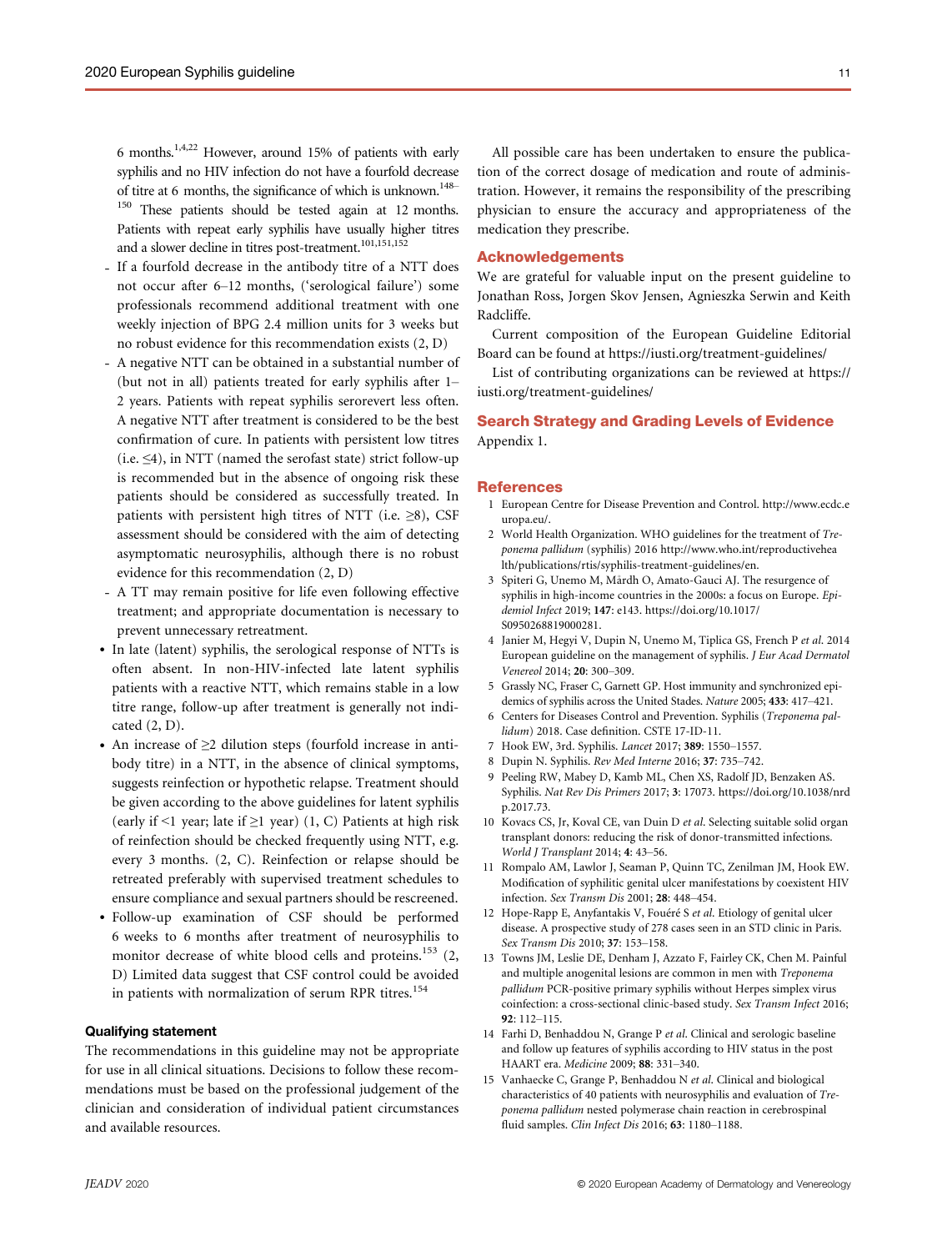- 16 Dombrowski JC, Pedersen R, Marra CM, Kerani R, Golden MR. Prevalence estimates of complicated syphilis. Sex Transm Dis 2015; 42: 702– 704.
- 17 Park KH, Lee MS, Hong IK et al. Bone involvement in secondary syphilis: a case report and systematic review of the literature. Sex Transm Dis 2014; 41: 532–537.
- 18 Mishra S, Walmsley SL, Loutfy MR, Kaul R, Logue KJ, Gold WL. Otosyphilis in HIV-coinfected individuals: a case series from Toronto, Canada. AIDS Patient Care STDS 2008; 22: 213–219.
- 19 Davey DJ, Kojima N, Konda KA et al. Transient aortitis documented by positron emission tomography in a case series of men and transgender women infected with syphilis. Sex Transm Infect 2017; 93: 551–555.
- 20 MMWR: CDC case definitions for public health surveillance. Oct 19 1990/vol.39/No.RR-13.
- 21 Wheeler HL, Agarwal S, Goh BT. Dark ground microscopy and treponemal serological tests in the diagnosis of early syphilis. Sex Transm Infect 2004; 80: 411–414.
- 22 Ballard R, Hook EW, III. Syphilis. In: Unemo M, Ballard R, Ison C, Lewis D, Ndowa F, Peeling R, eds. Laboratory diagnosis of sexually transmitted infections, including human immunodeficiency virus. Geneva: World Health Organization (WHO). 2013; 107–129.
- 23 Grange PA, Gressier L, Dion PL et al. Evaluation of a PCR test for detection of Treponema pallidum in swabs and blood. J Clin Microbiol 2012; 50: 546–552.
- 24 Marks M, Lawrence D, Kositz C, Mabey D. Diagnostic performance of PCR assays for the diagnosis of neurosyphilis: a systematic review. Sex Transm Infect 2018; 94: 585–588.
- 25 Gayet-Ageron A, Sednaoui P, Lautenschlager S, et al. Use of Treponema pallidum PCR in testing of ulcers for diagnosis of primary syphilis. Emerg Infect Dis 2015; 21: 127–129.
- 26 Shields M, Guy RJ, Jeoffreys NJ, Finlayson RJ, Donovan B. A longitudinal evaluation of Treponema pallidum PCR testing in early syphilis. BMC Infect Dis 2012; 12: 353. [https://doi.org/10.1186/1471-2334-12-353.](https://doi.org/10.1186/1471-2334-12-353)
- 27 Buffet M, Grange PA, Gerhardt P et al. Diagnosing Treponema pallidum in secondary syphilis by PCR and immunohistochemistry. J Invest Dermatol 2007; 127: 2345–2350.
- 28 Müller H, Eisendle K, Bräuninger W, Kutzner H, Cerroni L, Zelger B. Comparative analysis of immuno-histochemistry, polymerase chain reaction and focus-floating microscopy for the detection of Treponema pallidum in mucocutaneous lesions of primary, secondary and tertiary syphilis. Br J Dermatol 2011; 165: 50–60.
- 29 Petrich A, Rojas P, Schulze J et al. Fluorescence in situ hybridization for the identification of Treponema pallidum in tissue sections. Int J Med Microbiol 2015; 305: 709–718.
- 30 Grange PA, Allix-Beguec C, Chanal J et al. Molecular subtyping of Treponema pallidum in Paris, France. Sex Transm Dis 2013; 40: 641–644.
- 31 Peng RR, Wang AL, Li J, Tucker JD, Yin YP, Chen XS. Molecular typing of Treponema pallidum: a systematic review and meta-analysis. PLoS Negl Trop Dis 2011; 5: e1273.
- 32 Ho EL, Lukehart SA. Syphilis: using modern approaches to understand an old disease. J Clin Invest 2011; 121: 4584–4592.
- 33 Popisilova P, Grange PA, Grillova L et al. Multi-locus sequence typing of Treponema pallidum subsp. pallidum present in clinical samples from France: infecting treponemes are genetically diverse and belong to 18 allelic profiles. PLoS One 2018; 13: e0201068. [https://doi.org/10.1371/](https://doi.org/10.1371/journal.pone.0201068) [journal.pone.0201068.](https://doi.org/10.1371/journal.pone.0201068)
- 34 Beale MA, Marks M, Sahi SK et al. Genomic epidemiology of syphilis reveals independent emergence of macrolide resistance across multiple circulating lineages. Nat Commun 2019; 10: 3255–3263.
- 35 Vrbova E, Grillov L, Mikalova L et al. MLST typing of Treponema pallidum subsp. pallidum in the Czech Republic during 2004-2017: Clinical isolates belonged to 25 allelic profiles and harboured 8 novel allelic variants. PLoS One 2019; 14: e0217611.
- 36 Grillova L, Jolley K, Smajs D, Picardeau M. A public data base for the new MLST scheme for Treponema pallidum subsp. pallidum: surveillance

and epidemiology of the causative agent of syphilis. Peer J 2019; 6: e6182.

- 37 Larsen SA, Steiner BM, Rudolph AH. Laboratory diagnosis and interpretation of tests for syphilis. Clin Microbiol Rev 1995; 8: 1–21.
- 38 Nandwani R, Evans DTP. Are you sure it's syphilis? A review of false positive serology. Int J STD AIDS 1995; 6: 241–248.
- 39 Young H. Guidelines for serological testing for syphilis. Sex Transm Infect 2000; 76: 403–405.
- Hunter M, Robertson PW, Post JJ. Significance of isolated reactive treponemal chemiluminescence immunoassay results. J Infect Dis 2013; 207: 1416–1423.
- 41 Cole MJ, Perry KR, Parry JV. Comparative evaluation of 15 serological assays for the detection of syphilis infection. Eur J Clin Microbiol Infect Dis 2007; 26: 705–713.
- 42 Binnicker MJ, Jespersen DJ, Rollins LO. Treponema-specific tests for serodiagnosis of syphilis: comparative evaluation of seven assays. J Clin Microbiol 2011; 49: 1313–1317.
- Gratzer B, Pohl D, Hotton AL et al. Evaluation of diagnostic serological results in cases of suspected primary syphilis infection. Sex Transm Dis 2014; 41: 285–289.
- 44 Busse C, Navid MH, Strubel A, Schnitzler P. Evaluation of a new recombinant antigen-based Virotech Treponema pallidum screen ELISA for diagnosis of syphilis. Clin Lab 2013; 59: 523–529.
- 45 Marangoni A, Nardini P, Foschi C et al. Evaluation of the BioPlex 2200 syphilis system as a first-line method of reverse-sequence screening for syphilis diagnosis. Clin Vaccine Immunol 2013; 20: 1084–1088.
- Castro A, Jost H, Cox D et al. A comparison of the analytical level of agreement of nine treponemal assays for syphilis and possible implications for screening algorithms. BMJ Open 2013; 3: e003347.
- Seña AC, White B, Sparling PF. Novel Treponema pallidum serologic tests: a paradigm shift in syphilis screening for the  $21<sup>st</sup>$  century. Clin Infect Dis 2010; 51: 700–708.
- 48 Park IU, Chow JM, Bolan G, Stanley M, Shieh J, Schapiro JM. Screening for syphilis with the treponemal immunoassay: analysis of discordant serology results and implications for clinical management. J Infect Dis 2011; 204: 1297–1304.
- 49 Centers for Disease Control and Prevention (CDC). Discordant results from reverse sequence syphilis screening–five laboratories, United States, 2006–2010. MMWR Morb Mortal Wkly Rep 2011; 60: 133–137.
- Park IU, Fakile YF, Chow JM et al. Performance of treponemal tests for the diagnosis of syphilis. Clin Infect Dis 2019; 68: 913–918.
- Šmajs D, Strouhal M, Knauf S. Genetics of human and animal uncultivable treponemal pathogens. Infect Genet Evol 2018; 61: 92–107.
- 52 Gray RR, Mulligan CJ, Molin BJ et al. Molecular evolution of the tprC, D, I, K, G and J genes in the pathogenic genus Treponema. Mol Biol Evol 2006; 23: 2220–2233.
- 53 Centurion-Lara A, Giacani L, Godornes C et al. Fine analysis of genetic diversity of the tpr gene family among treponemal species, subspecies and strains. PLoS Negl Trop Dis 2013; 7: e2222.
- 54 Tsuboi M, Nishijima T, Aoki T et al. Usefulness of automated latex turbidimetric rapid plasma reagin test for diagnosis and evaluation of treatment response in syphilis in comparison with manual card test: a prospective cohort study. J Clin Microbiol 2018; 56: e01003–e1018.
- 55 Osbak K, Abdellati S, Tsoumanis A et al. Evaluation of an automated quantitative latex immunoturbidimetric non-treponemal assay for diagnosis and follow-up of syphilis: a prospective cohort study. J Med Microbiol 2017; 66: 1130–1139.
- 56 Malm K, Andersson S, Fredlund H et al. Analytic evaluation of nine serological assays for diagnosis of syphilis. J Eur Acad Dermatol Venereol 2015; 29: 2369–2376.
- 57 Herring AJ, Ballard RC, Pope V et al. A multi-centre evaluation of nine rapid, point-of-care syphilis tests using archived sera. Sex Transm Infect 2006; 82(Suppl 5): v7–12.
- 58 Gliddon HD, Peeling R, Kamb ML, Toskin I, Wi TE, Taylor MM. A systematic review and meta-analysis of studies evaluating the performance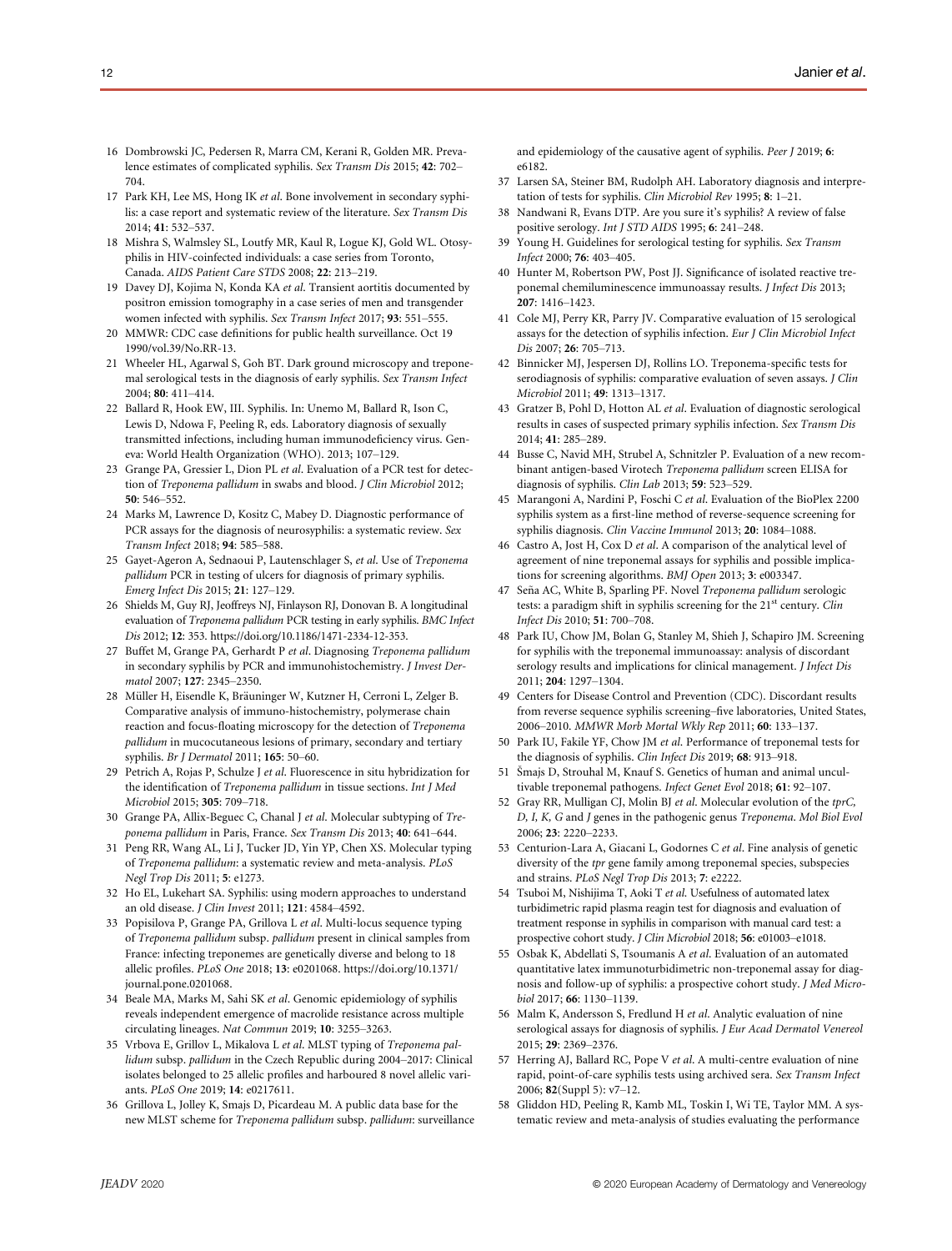and operational characteristics of dual point-of-care tests for HIV and syphilis. Sex Transm Infect 2017; 93(S4): S3–S15.

- 59 Owusu-Edusei K, Jr, Gift TL, Ballard RC. Cost-effectiveness of a dual non-treponemal/treponemal syphilis point-of-care test to prevent adverse pregnancy outcome in sub-Saharan Africa. Sex Transm Dis 2011; 38: 997–1003.
- 60 Castro AR, Esfandiari J, Kumar S et al. Novel point-of-care test for simultaneous detection of nontreponemal and treponemal antibodies in patients with syphilis. J Clin Microbiol 2010; 48: 4615-4619.
- 61 Yin YP, Chen XS, Wei WH et al. A dual point-of-care test shows good performance in simultaneously detecting nontreponemal and treponemal antibodies in patients with syphilis: a multisite evaluation study in China. Clin Infect Dis 2013; 56: 659–665.
- 62 Causer L, Kaldor JM, Conway DP et al. An evaluation of a novel dual point-of care test for syphilis as a tool to distinguish active from past treated infection. Clin Infect Dis 2015; 61: 184–191.
- 63 Owusu-Edusei K, Jr, Koski KA, Ballard RC. The tale of two serologic tests to screen for syphilis – treponemal and non-treponemal: does the order matter? Sex Transm Dis 2011; 38: 448–456.
- 64 Owusu-Edusei K, Jr, Peterman TA, Ballard RC. Serologic testing for syphilis in the United States: a cost-effectiveness analysis of two screening algorithms. Sex Transm Dis 2011; 38: 1–7.
- 65 Stoner B. Current controversies in the management of adult syphilis. Clin Infect Dis 2007; 44(Suppl 3): S130–146.
- 66 Workowski KA, Bolan GA. Centers for Disease Control and Prevention (CDC). Sexually transmitted diseases treatment guidelines, 2015. MMWR Recomm Rep 2015; 64: 34–51.
- 67 Peng J, Lu Y, Yu H et al. Analysis of 2 reverse syphilis testing algorithms in diagnosis of syphilis: a large-cohort prospective study. Clin Infect Dis 2018; 67: 947–953.
- 68 Tong ML, Lin LR, Liu LL et al. Analysis of 3 algorithms for syphilis serodiagnosis and implications for clinical management. Clin Infect Dis 2014; 58: 1116–1124.
- 69 Cantor AG, Pappas M, Daeges M, Nelson HD. Screening for syphilis. Updated evidence report and systematic review for the US Preventive Services Task Force. JAMA 2016; 315: 2328–2337.
- 70 Berry GJ, Loeffelholz MJ. Use of treponemal screening assay strength of signal to avoid unnecessary confirmatory testing. Sex Transm Dis 2016; 43: 737–740.
- 71 Liu LL, Lin LR, Tong ML et al. Incidence and risk factors for the prozone phenomenon in serologic testing for syphilis in a large cohort. Clin Infect Dis 2014; 59: 384–389.
- 72 Wöhrl S, Geusau A. Neurosyphilis is unlikely in patients with late latent syphilis and a negative blood VDRL test. Acta Derm Venereol 2006; 86: 335–339.
- 73 Tuddenham S, Obeng C, Ghanem KG. Neurosyphilis and ophthalmic syphilis in persons with negative rapid plasma reagin and positive treponemal antibody test results. Sex Transm Dis 2015; 42: 347–349.
- 74 Geusau A, Kittler H, Hein U, Dangl-Erlach E, Stingl G, Tschachler E. Biological false-positive tests comprise a high proportion of Venereal Disease Research Laboratory reactions in an analysis of 300 000 sera. Int J STD AIDS 2005; 16: 722–726.
- 75 Hooshmand H, Escobar MR, Kopf SW. Neurosyphilis; a study of 241 patients. JAMA 1972; 219: 726–729.
- 76 Löwhagen GB, Andersson M, Blomstrand C, Roupe G. Central nervous system involvement in early syphilis. Part I. Intrathecal immunoglobulin production. Acta Derm Venereol 1983; 63: 409–417.
- 77 Wiesel J, Rose DN, Silver AL, Sacks HS, Bernstein RH. Lumbar puncture in asymptomatic late syphilis. Arch Intern Med 1985; 145: 465–468.
- 78 Lukehart SA, Hook EW, III, Bakerzander SA, Collier AC, Critchlow CW, Handsfield HH. Invasion of the central nervous system by Treponema pallidum: implications for diagnosis and treatment. Ann Intern Med 1988; 109: 855–862.
- 79 Davis AP, Stern J, Tantalo L et al. How well do neurologic symptoms identify individuals with neurosyphilis. Clin Infect Dis 2018; 66: 363–367.
- 80 Marra CM, Tantalo LC, Maxwell CL, Ho EL, Sahi SK, Jones T. The rapid plasma reagin test cannot replace the venereal disease research laboratory test for neurosyphilis diagnosis. Sex Transm Dis 2012; 39: 453–457.
- 81 Tuddenham S, Ghanem KG. Neurosyphilis: knowledge gaps and controversies. Sex Transm Dis 2018; 45: 147–151.
- 82 Marra CM, Maxwell CL, Smith SL et al. Cerebrospinal fluid abnormalities in patients with syphilis: association with clinical and laboratory features. J Infect Dis 2004; 189: 369–376.
- 83 Shi M, Peng RR, Gao Z et al. Risk profiles of neurosyphilis in HIV-negative patients with primary, secondary and latent syphilis: implications for clinical intervention. J Eur Acad Dermatol Venereol 2016; 30: 659– 666.
- 84 Libois A, De Wit S, Poll B et al. HIV and syphilis: when to perform a lumbar puncture. Sex Transm Dis 2007; 34: 141–144.
- 85 Harding AS, Ghanem KG. The performance of cerebrospinal fluid treponemal-specific antibody tests in neurosyphilis: a systematic review. Sex Transm Dis 2012; 39: 291–297.
- 86 Tomkins A, Ahmad S, Cousins D, Thng CM, Vilar FJ, Higgins SP. Screening for asymptomatic neurosyphilis in HIV: an observational study. Sex Transm Infect 2018; 94: 337–339.
- 87 Ghanem KG. Management of adult syphilis: Key questions to inform the 2015 Centers for Disease Control and Prevention Sexually Transmitted Diseases treatment guidelines. Clin Infect Dis 2015; 61: S819–836.
- 88 Dabis R, Radcliffe K. What is the role of a full physical examination in the management of asymptomatic patients with late syphilis. Int J STD AIDS 2012; 23: 901–902.
- 89 Mohr JA, Griffiths W, Jackson R et al. Neurosyphilis and penicillin levels in cerebrospinal fluid. JAMA 1976; 236: 2208–2209.
- 90 Rolfs RT, Joesoef MR, Hendershot EF et al. A randomized trial of enhanced therapy for early syphilis in patients with and without human immunodeficiency virus infection. N Engl J Med 1997; 337: 307–314.
- 91 Dabis R, Radcliffe K. Is it useful to perform a chest X-ray in asymptomatic patients with late syphilis. Int J STD AIDS 2011; 22: 105–106.
- 92 Rolfs RT. Treatment of syphilis, 1993. Clin Infect Dis 1995; 20(Suppl 1): S23–38.
- 93 Dunlop EMC. Survival of treponemes after treatment, comments, clinical conclusions and recommendations. Genitourin Med 1985; 61: 293– 301.
- 94 Löwhagen GB, Brorson J-E, Kaijser B. Penicillin concentrations in cerebrospinal fluid and serum after intramuscular, intravenous and oral administration to syphilitic patients. Acta Derm Venereol 1983; 63: 53– 57.
- 95 Goh BT, Smith GW, Samarasinghe L, Singh V, Lim KS. Penicillin concentrations in serum and cerebrospinal fluid after intramuscular injection of aqueous procaine penicillin 0.6 MU with and without oral probenecid. Br J Venereol Dis 1984; 60: 371–373.
- 96 Schoth PEM, Wolters EC. Penicillin concentrations in serum and CSF during high-dose intravenous treatment for neurosyphilis. Neurology 1987; 37: 1214–1216.
- 97 Faber WR, Bos JD, Tietra PJGM, Fass H, van Ejk RTW. Treponemicidal level of amoxycillin in cerebrospinal fluid after oral administration. Sex Transm Dis 1983; 10: 148–150.
- 98 Tanizaki R, Nishijima T, Aoki T et al. High-dose oral amoxicillin plus probenecid is highly effective for syphilis in patients with HIV infection. Clin Infect Dis 2015; 61: 177–183.
- 99 Ghanem KG, Erbelding EJ, Cheng WW, Rompalo AM. Doxycycline compared with benzathine penicillin for the treatment of syphilis. Clin Infect Dis 2006; 42: e45–49.
- 100 Antonio MB, Cuba GT, Vasconcelos RP et al. Natural experiment of syphilis treatment with doxycycline or benzathine penicillin in HIV-infected patients. AIDS 2019; 33: 77–81.
- 101 Salado-Rasmussen K, Hoffmann S, Cowan S et al. Serological response to treatment of syphilis with doxycycline compared with penicillin in HIV-infected individuals. Acta Derm Venereol 2016; 96: 807–811.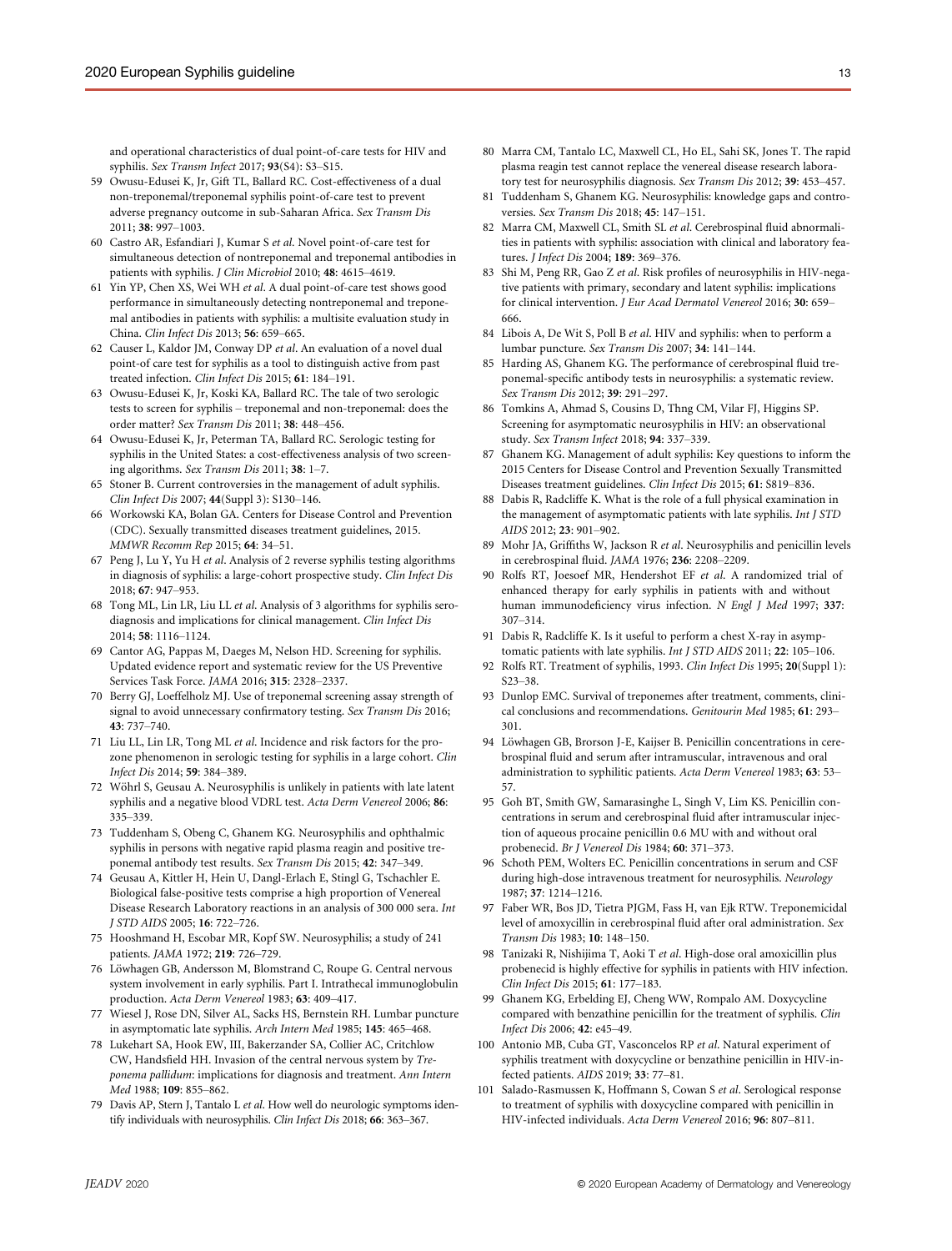- 102 Tsai JC, Lin HY, Lu PL et al. Comparison of serological response to doxycycline versus benzathine-penicillin G in the treatment of early syphilis in HIV-infected patients: a multicentre observational study. PLoS One 2014; 9: e109813.
- 103 Liu H-Y, Han Y, Chen X-S et al. Comparison of efficacy of treatments for early syphilis: a systematic review and network meta-analysis of randomized controlled trials and observational studies. PLoS One 2017; 12: e0180001.
- 104 Marra CM, Boutin P, McArthur JC et al. A pilot study evaluating ceftriaxone and penicillin G as treatment agents for neurosyphilis in human immunodeficiency virus-infected individuals. Clin Infect Dis 2000; 30: 540–544.
- 105 Dowell ME, Ross PG, Musher DM, Cate TR, Baughn RE. Response of latent syphilis or neurosyphilis to ceftriaxone therapy in persons infected with human immunodeficiency virus. Am J Med 1992; 93: 481–488.
- 106 Cao Y, Su X, Wang Q et al. A multicentre study evaluating ceftriaxone and benzathine penicillin G as treatment agents for early syphilis in Jiangsu. China. Clin Infect Dis 2017; 65: 1683–1688.
- 107 Smith NH, Musher DM, Huang DB et al. Response of HIV infected patients with asymptomatic syphilis to intensive intramuscular therapy with ceftriaxone or procaine penicillin. Int J STD AIDS 2004; 15: 328– 332.
- 108 Riedner G, Rusizoka M, Todd J et al. Single dose azithromycin versus penicillin G benzathine for the treatment of early syphilis. N Engl J Med 2005; 353: 1236–1244.
- 109 Hook EW, Behets F, Van Damme K et al. A phase III equivalence trial of azithromycin versus benzathine penicillin for treatment of early syphilis. J Infect Dis 2010; 201: 1729–1735.
- 110 Lukehart SA, Godornes C, Molini BJ et al. Macrolide resistance in Treponema pallidum in the United States and Ireland. N Engl J Med 2004; 351: 154–158.
- 111 Stamm LV. Global challenge of antibiotic-resistant Treponema pallidum. Antimicrob Agents Chemother 2010; 54: 583–589.
- 112 Zhou P, Li K, Lu H et al. Azithromycin treatment failure among primary and secondary syphilis patients in Shanghai. Sex Transm Dis 2010; 37: 726–729.
- 113 Chen XS, Yin YP, Wei WH et al. High prevalence of azithromycin resistance to Treponema pallidum in geographically different areas in China. Clin Microbiol Infect 2013; 19: 975–979.
- 114 Gjestland T. The Oslo study of untreated syphilis; an epidemiologic investigation of the natural course of the syphilitic infection based upon a re-study of the Boeck-Bruusgaard material. Acta Derm Venereol Suppl (Stockh) 1955; 35(Suppl 34):3–368; Annex I-LVI.
- 115 Amir J, Ginat S, Cohen YH, Marcus TE, Keller N, Varsano I. Lidocaine as a diluent for administration of benzathine penicillin G. Pediatr Infect Dis 1998; 17: 890–893.
- 116 Crowe G, Theodore C, Forster GE, Goh BT. Acceptability and compliance with daily injections of procaine penicillin in the treatment of syphilis-treponemal infection. Sex Transm Dis 1997; 24: 127–130.
- 117 Wong T, Singh AE, De P. Primary syphilis treatment response to doxycycline/tetracycline versus benzathine penicillin. Am J Med 2008; 121: 903–908.
- 118 Janier M, Libar E, Bonnet A et al. Treatment of late syphilis with 2.4 million units benzathine penicillin G (BPG): tolerance of single versus divided doses. Sex Transm Dis 2012; 39: 359–360.
- 119 Nurse-Findlay S, Taylor MM, Savage M et al. Shortages of benzathine penicillin for prevention of mother-to-child transmission of syphilis: an evaluation from multi-country surveys and stakeholder interviews. PLoS Med. 2017; 14: e1002473.
- 120 Boot JM, Oranje AP, De Groot R, Tan G, Stolz E. Congenital syphilis. Int J STD AIDS 1992; 3: 161–167.
- 121 Kamb ML, Newman LM, Riley PL, Mark J, Hawkes SJ, Malik T et al. A road map for the global elimination of congenital syphilis. Obstet Gynecol Int 2010; 2010: 312798. [https://doi.org/10.1155/2010/](https://doi.org/10.1155/2010/312798) [312798.](https://doi.org/10.1155/2010/312798)
- 122 Hong FC, Wu XB, Yang F et al. Risk of congenital syphilis (CS) following treatment of maternal syphilis: results of a CS control program in China. Clin Infect Dis 2017; 65: 588–594.
- 123 Peterman TA, Newman DR, Davis D, Su JR. Do women with persistently negative nontreponemal test results transmit syphilis during pregnancy? Sex Transm Dis 2013; 40: 311–315.
- 124 Walker GJA. Antibiotics for syphilis diagnosed during pregnancy. Cochrane Database Syst Rev 2001; 3: CD001143. [https://doi.org/10.1002/](https://doi.org/10.1002/14651858.CD001143) [14651858.CD001143.](https://doi.org/10.1002/14651858.CD001143)
- 125 Herremans T, Kortbeek L, Notermans DW. A review of diagnostic tests for congenital syphilis in newborns. Eur J Clin Microbiol Infect Dis 2010;  $29:495 - 501$ .
- 126 Blank LJ, Rompalo AM, Erbelding EJ, Zenilman JM, Ghanem KG. Treatment of syphilis in HIV-infected subjects: a systematic review of the literature. Sex Transm Infect 2011; 87: 9–16.
- 127 Janier M, Chastang C, Spindler E et al. A prospective study of the influence of HIV status on the seroreversion of serological tests for syphilis. Dermatology 1999; 198: 362–369.
- 128 Seña AC, Wolff M, Martin DH et al. Predictors of serological cure and serofast state after treatment in HIV-negative persons with early syphilis. Clin Infect Dis 2011; 53: 1092–1099.
- 129 Ghanem KG, Erbelding EJ, Wiener ZS, Rompalo AM. Serological response to syphilis treatment in HIV-positive and HIV-negative patients attending sexually transmitted disease clinics. Sex Transm Infect 2007; 83: 97–101.
- 130 Fröhlich-Knaute D, Graf N, Lautenschlager S, Weber R, Bosshard PP. Serological response to treatment of syphilis according to disease stage and HIV status. Clin Infect Dis 2012; 55: 1615–1622.
- 131 Gonzalez-Lopez JJ, Fernandez-Guerrero ML, Lujan R, Fernandez-Tostado S, de Gorgolas M, Requena L. Factors determining serologic response to treatment in patients with syphilis. Clin Infect Dis 2009; 49: 1505–1511.
- 132 Courjon J, Hubiche T, Dupin N, Grange PA, Del Giudice P. Clinical aspects of syphilis reinfection in HIV-infected patients. Dermatology 2015; 230: 302–307.
- 133 Ganesan A, Mesner O, Okulicz JF et al. A single dose of benzathine penicillin G is as effective as multiple doses of benzathine penicillin G for the treatment of HIV-infected persons with early syphilis. Clin Infect Dis 2015; 60: 653–660.
- 134 Costa-Silva M, Azevedo C, Azevedo F, Lisboa C. Early syphilis treatment in HIV-infected patients: single dose vs. three doses of benzathine penicillin G. J Eur Acad Dermatol Venereol 2016; 10: 1805–1809.
- 135 Cortes NJ, Afzali B, MacLean D et al. Transmission of syphilis by solid organ transplantation. Am J Transplant 2006; 6: 2497–2499.
- 136 Arando M, Fernandez-Naval C, Mota-Foix M et al. The Jarisch-Herxheimer reaction in syphilis: could molecular typing help to understand it better? J Eur Acad Dermatol Venereol 2018; 32: 1791–1795.
- 137 Degos R, Lortat-Jacob E, Macrez P. Aorto-myocardite syphilitique séropositive. Bull Soc Fr Dermatol Syphil 1970; 77: 32–33.
- 138 Belum GR, Belum VR, Arudra SKC et al. The Jarisch-Herxheimer reaction: revisited. Travel Med Infect Dis 2013; 11: 231–237.
- 139 Gudjonsson H, Skog E. The effect of prednisolone on the Jarisch-Herxheimer reaction. Acta Dermatol Venereol 1968; 48: 15-18.
- 140 Beymer M, DeVost MA, Weiss RE et al. Does HIV pre-exposure prophylaxis use lead to a higher incidence of sexually transmitted infections? A case-crossover study of men who have sex with men in Los Angeles, California. Sex Transm Infect 2018; 94: 457–462.
- 141 Traeger MW, Schroeder SE, Wright EJ et al. Effects of pre-exposure prophylaxis for the prevention of Human Immunodeficiency Virus infection on sexual risk behaviour in men who have sex with men: a systematic review and meta-analysis. Clin Infect Dis 2018; 67: 676–686.
- 142 Bolan RK, Beymer MR, Weiss RE, Flynn RP, Leibowitz AA, Klausner JD. Doxycycline prophylaxis to reduce incident syphilis among HIV-infected men who have sex with men who continue to engage in high-risk sex: a randomized, controlled pilot study. Sex Transm Dis 2015; 42: 98–103.